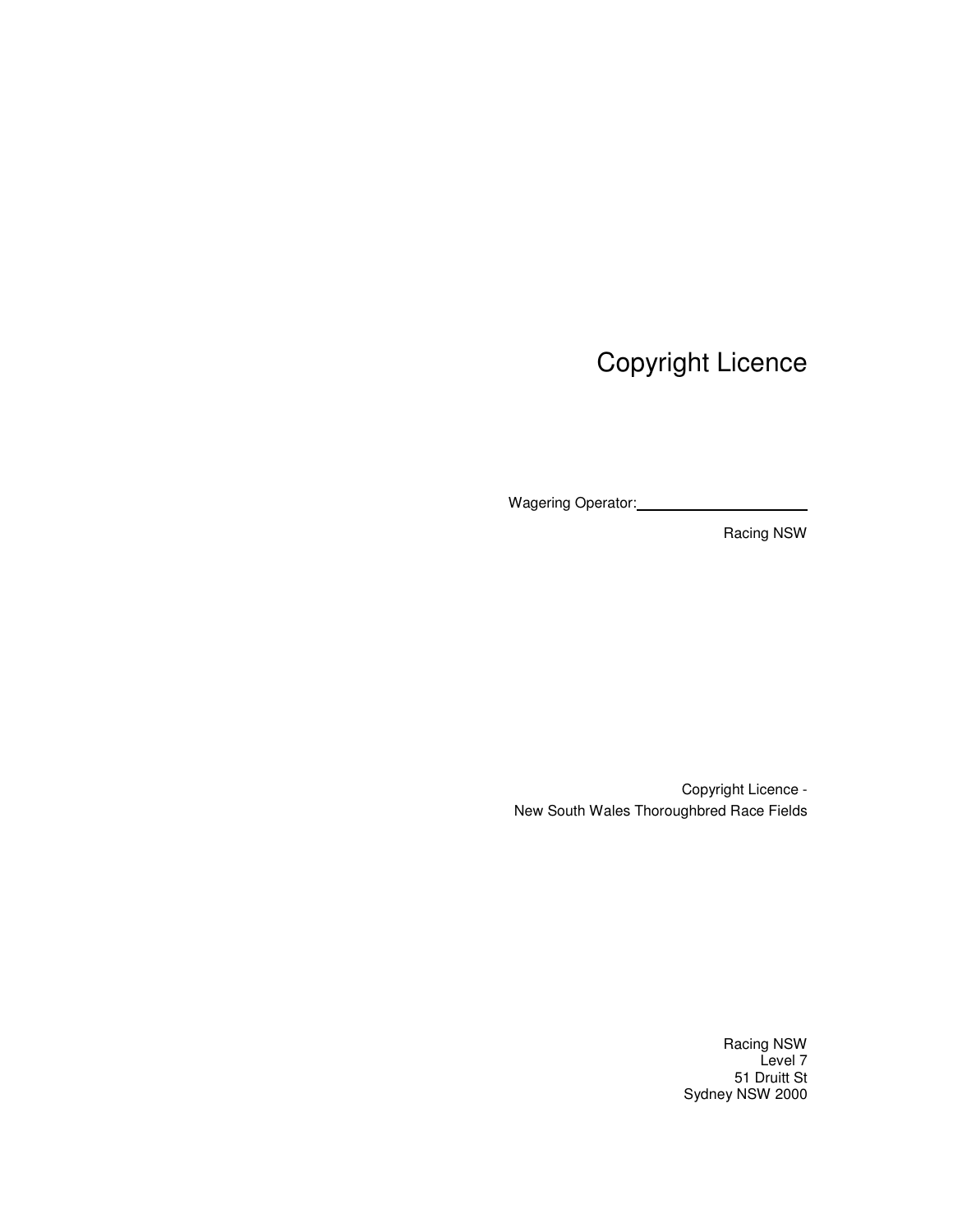# **Table of Contents**

| 1.  | <b>Definitions and Interpretation</b> |                                    | $\boldsymbol{2}$ |
|-----|---------------------------------------|------------------------------------|------------------|
|     | 1.1                                   | Definitions                        | $\overline{c}$   |
|     | 1.2                                   | Interpretation                     | $\overline{7}$   |
| 2.  | Licence                               |                                    |                  |
| 3.  | <b>Licence Fee</b>                    | 8                                  |                  |
|     | 3.1                                   | Licence Fee                        | 8                |
|     | 3.2                                   | Payment                            | 8                |
|     | 3.3                                   | Provision of Turnover Information  | 13               |
| 4.  | <b>Term</b>                           |                                    |                  |
| 5.  |                                       | <b>Warranties and Undertakings</b> | 16               |
| 6.  |                                       | Indemnity                          | 17               |
| 7.  |                                       | <b>Termination</b>                 | 17               |
|     | 7.1                                   | Termination by Racing NSW          | 17               |
|     | 7.2                                   | Termination by the Licensee        | 18               |
|     | 7.3                                   | Clauses surviving termination      | 18               |
| 8.  | <b>Assignment</b>                     |                                    | 18               |
|     | 8.1                                   | Assignment                         | 18               |
|     | 8.2                                   | No sub-licence                     | 18               |
| 9.  | <b>Supply by Racing NSW / RISA</b>    |                                    | 18               |
| 10. | <b>Notices</b>                        |                                    | 19               |
| 11. |                                       | Confidentiality                    | 19               |
|     | 11.1                                  | Confidentiality                    | 19               |
|     | 11.2                                  | <b>Permitted Disclosure</b>        | 19               |
|     | 11.3                                  | Aggregated Data                    | 20               |
| 12. |                                       | 20<br><b>Entire agreement</b>      |                  |
| 13. |                                       | <b>Further assurances</b>          | 20               |
| 14. | <b>GST</b>                            |                                    | 20               |
| 15. | <b>Costs and stamp duty</b>           | 20                                 |                  |
| 16. | <b>Severability of provisions</b>     | 21                                 |                  |
| 17. | <b>Counterparts</b>                   |                                    |                  |
| 18. | 21<br>Governing law and jurisdiction  |                                    |                  |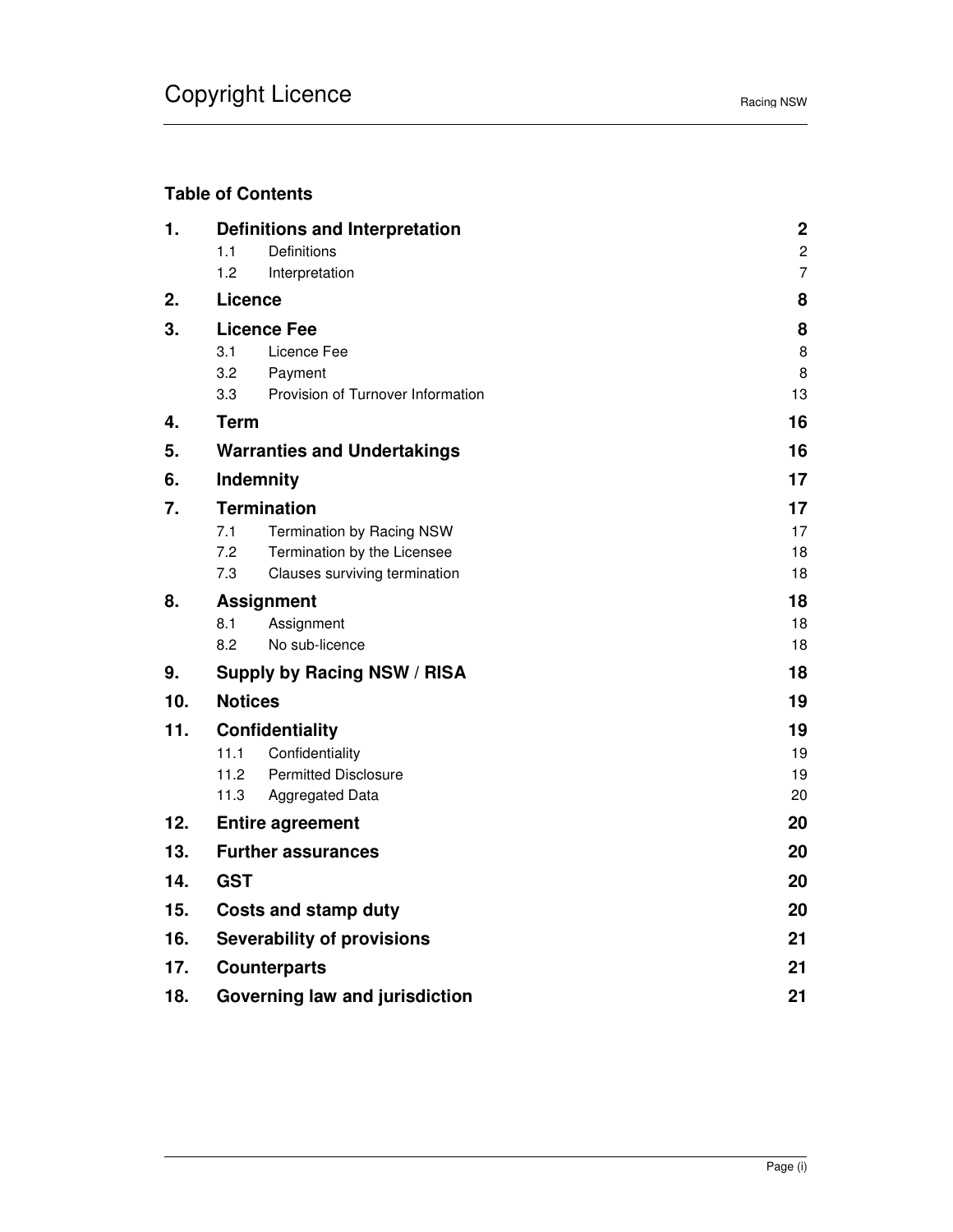| Date            | 2009                                                                                                                                                                                                                                                                                                                                                                                                                                                             |  |  |
|-----------------|------------------------------------------------------------------------------------------------------------------------------------------------------------------------------------------------------------------------------------------------------------------------------------------------------------------------------------------------------------------------------------------------------------------------------------------------------------------|--|--|
| <b>Parties</b>  |                                                                                                                                                                                                                                                                                                                                                                                                                                                                  |  |  |
| 1.              | ) of<br>(the Licensee)<br>Address:                                                                                                                                                                                                                                                                                                                                                                                                                               |  |  |
| 2.              | Racing NSW (NSW BN97793260) registered in New South Wales of Level 7,<br>51 Druitt St, Sydney NSW 2000 (Racing NSW)                                                                                                                                                                                                                                                                                                                                              |  |  |
| <b>Recitals</b> |                                                                                                                                                                                                                                                                                                                                                                                                                                                                  |  |  |
| A               | RISA has as its primary object the encouragement and promotion of horse races by,<br>among other things, establishing and conducting a national consolidated racing<br>information services business to service the Australian horse racing industry and<br>other users of horse racing information.                                                                                                                                                             |  |  |
| B               | RISA, and others working with it including Racing NSW, by their employees and<br>agents:                                                                                                                                                                                                                                                                                                                                                                         |  |  |
|                 | (a) employ significant labour at considerable expense in collecting, compiling,<br>verifying, managing and recording in the form of compilations certain<br>information relating to thoroughbred horses, races and race meetings; and                                                                                                                                                                                                                            |  |  |
|                 | (b) exercise skill, judgment and knowledge in selecting, handicapping, ordering,<br>compiling, finalising and recording in the form of compilations certain<br>information relating to thoroughbred horses, races and race meetings.                                                                                                                                                                                                                             |  |  |
| C               | By reason of the skill, judgment and knowledge in selecting, handicapping, ordering,<br>compiling, finalising and recording in the form of compilations racing information and<br>other information, copyright subsists in relation those compilations as literary works,<br>and such literary works include (among other works) progressive versions of the<br>NSW Thoroughbred Race Fields.                                                                    |  |  |
| D               | RISA and Racing NSW, by reason of their employees' and agents' creation of the<br>NSW Thoroughbred Race Fields, are initially co-owners of the copyright in the NSW<br>Thoroughbred Race Fields. However, under the RISA Participation Agreement,<br>RISA assigned to Racing NSW free of all encumbrances all of its right, title and<br>interest in the NSW Thoroughbred Race Fields including any copyright subsisting in<br>the NSW Thoroughbred Race Fields. |  |  |
| Ε               | The Licensee is an Australian Wagering Operator.                                                                                                                                                                                                                                                                                                                                                                                                                 |  |  |
| F               | The Licensee wishes to Display the NSW Thoroughbred Race Fields, and has<br>sought the approval of Racing NSW, as the copyright owner, to do so.                                                                                                                                                                                                                                                                                                                 |  |  |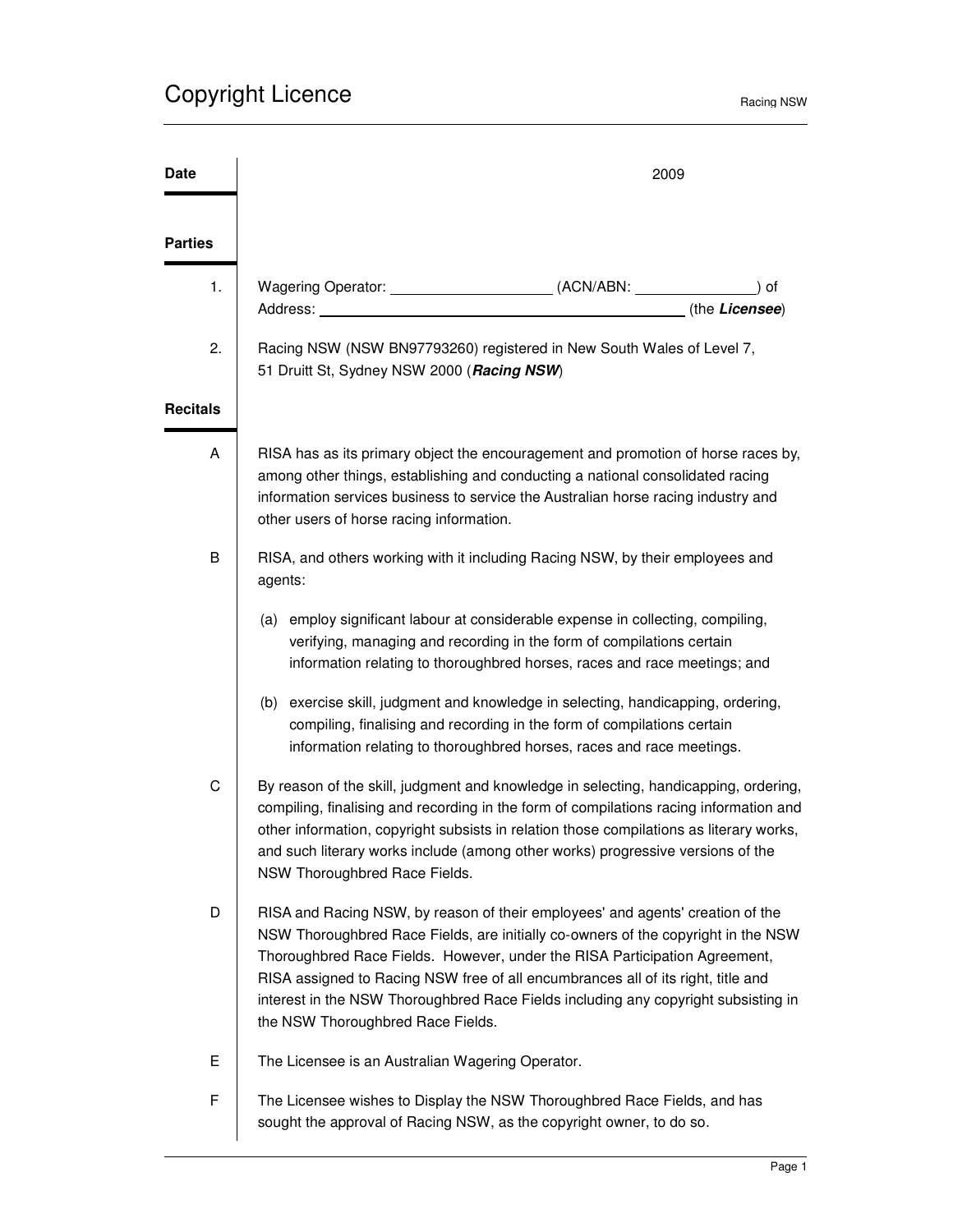G | Racing NSW has agreed to permit the Licensee to Display the NSW Thoroughbred Race Fields during the Term. The Licensee acknowledges that RISA and Racing NSW may enter into an agreement for RISA to deliver the NSW Thoroughbred Race Fields to the Licensee on behalf of Racing NSW.

**It is agreed** as follows.

# **1. Definitions and Interpretation**

### **1.1 Definitions**

The following definitions apply.

**Agreement** means this copyright licence agreement.

**Australian Wagering Licence** means a licence, permit, approval or authority (however described) under the laws of any Australian State or Territory to conduct any form of wagering including totalisator wagering, bookmaking, a betting exchange or any other form of wagering whether now existing or subsequently designed or developed.

**Australian Wagering Operator** means a Wagering Operator who holds an Australian Wagering Licence.

**Bet Back** means a wager which is made by the Licensee on the "backers" side of a wagering transaction in relation to NSW Thoroughbred Races (or contingencies related to NSW Thoroughbred Races):

- (a) for the purpose of genuinely reducing or laying-off the Licensee's liability on a fixed-odds wager which has already been accepted by the Licensee and on which the Licensee has taken risk on the "layers" side of the wagering transaction;
- (b) on the same contingency in relation to the NSW Thoroughbred Race as the Licensee has already accepted risk on the "layers" side of the wagering transaction referred to in paragraph (a); and
- (c) in respect of which the amount which the Licensee stands to win does not exceed the amount that the Licensee stands to lose on the same contingency on the "layers" side of the wagering transaction referred to in paragraph (a).

**Bet Back Credit** means a credit of an amount equal to the amount staked by the Licensee in any Bet Back made during the period in respect of which the relevant payment relates if, but only if, the Bet Back is made through an account with an Australian Wagering Operator.

**Business Day** means a day on which banks are open for business in Sydney excluding a Saturday, Sunday or public holiday.

**Claim** means, in relation to a party, a demand, claim, action or proceeding threatened, made or brought by or against the party, however arising and whether present, unascertained, immediate, future or contingent.

**Commencement Date** means 1 October 2009.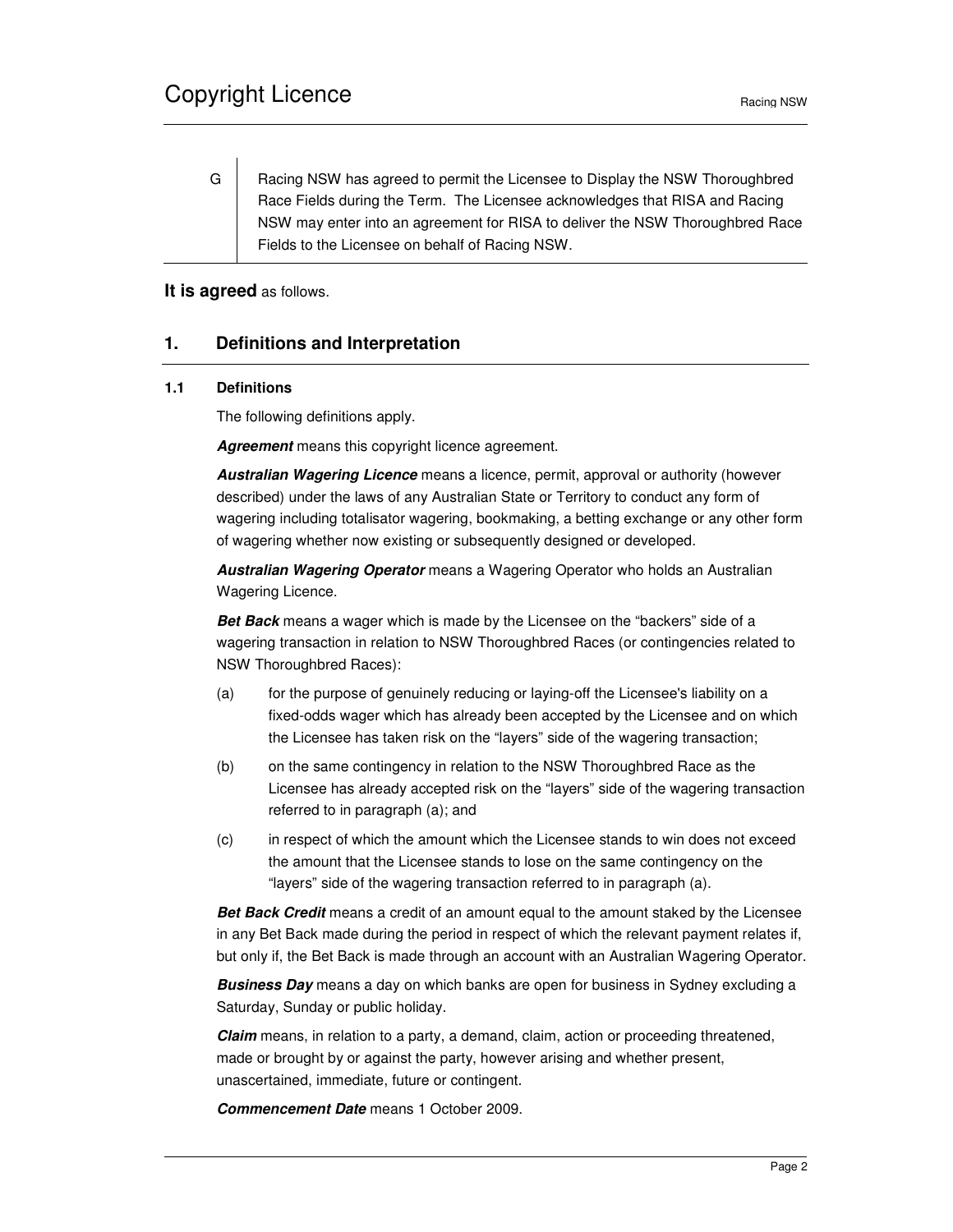**Confidential Information** means confidential information in relation to the Licensee (including confidential financial information and confidential information in relation to the wagering operations of the Licensee, trade secrets, confidential know-how or confidential technical or product information) disclosed by the Licensee to Racing NSW but does not include information which:

- (a) generated by Racing NSW independently of data or information provided by the Licensee;
- (b) is or has become part of the public domain other than as a result of a breach of an obligation of confidentiality;
- (c) was in the possession of Racing NSW at the time of disclosure and was not subject to an obligation of confidentiality;
- (d) has been independently received by Racing NSW from a third party who Racing NSW is not aware (to the best of its knowledge and belief) is subject to an obligation of confidentiality in respect of that information; or
- (e) is provided to Racing NSW by the Licensee other than in connection with this Agreement in circumstances where Racing NSW is not subject to obligations of confidentiality in respect of that information.

**Control** means control within the meaning of that term in either:

- (f) section 50AA of the Corporations Act; or
- (g) generally accepted accounting standards required under the Corporations Act, by the Australian Accounting Standards Board and other mandatory professional financial reporting requirements applicable in Australia.

**Corporations Act** means the Corporations Act 2001 (Cth) and the Corporations Regulations.

**Display** (in relation to the NSW Thoroughbred Race Fields) means to reproduce in material form in any medium (including, without limitation, on an Internet website), publish, communicate to the public or make an adaptation of one or more NSW Thoroughbred Race Fields, or a substantial part of a NSW Thoroughbred Race Field.

**Exempt Turnover Amount** means, in respect of a period:

- (a) if the relevant period is a full financial year, an amount of \$5 million; or
- (b) if the relevant period is other than a full financial year, an amount of \$5 million adjusted pro-rata in the proportion that the relevant period bears to a full financial year.

**Financial Year** means a period of 12 months commencing on 1 July in any year and ending on 30 June in the following calendar year.

**Group** means the Licensee and any Australian Wagering Operator who is Related to the Licensee from time to time.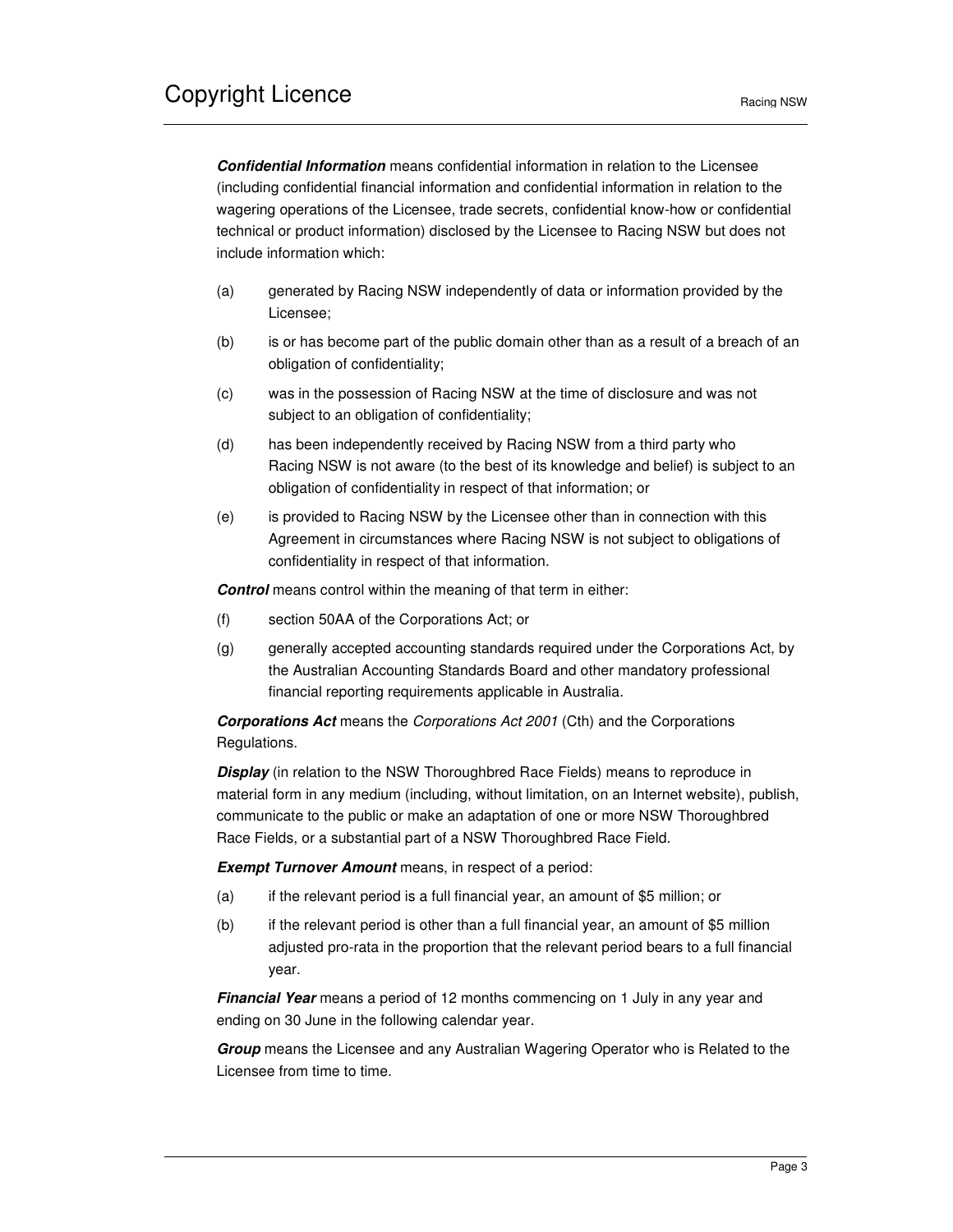#### **Insolvency Event means:**

- (a) a receiver, receiver and manager, official manager, trustee, administrator or similar official is appointed, or steps are taken for such an appointment, over any of the assets or undertaking of a person;
- (b) an application or order is made or petition presented seeking winding up, dissolution or deregistration of a body that is not discharged or withdrawn within 10 Business Days of its presentation;
- (c) a person suspends payment of its debts generally;
- (d) a person is or becomes unable to pay its debts when they are due or is or becomes unable to pay its debts within the meaning of the Corporations Act, the Bankruptcy Act 1966 (Cth) or other applicable legislation or is presumed to be insolvent under the Corporations Act, the Bankruptcy Act 1966 (Cth) or other applicable legislation;
- (e) a person enters into or resolves to enter into any arrangement, composition or compromise with, or assignment for the benefit of, its creditors or any class of them;
- (f) an order is made for the winding-up or dissolution of a company or a resolution is passed otherwise than for the purpose of an amalgamation or reconstruction while solvent;
- (g) a resolution is passed to liquidate the body or any steps are taken to pass a resolution for the liquidation of the body;
- (h) a company becomes an "externally administered body corporate", as that term is defined in the Corporations Act, or that company's assets otherwise becomes subject to a law relating to insolvency; or
- (i) a person appointed under a power of attorney or other arrangement with a company's financiers becomes entitled to manage the business or affairs of a company or to perform obligations of the company.

**Interest Rate** means the interest rate applicable from time to time on judgment debts arising from orders of the Supreme Court of NSW.

**Key Employee** has the meaning given to that term in the Racing Administration Regulations.

**Liabilities** means debts, obligations, liabilities, losses, expenses, costs and damages of any kind and however arising, including penalties, fines, and interest and including those which are prospective or contingent and those the amount of which for the time being is not ascertained or ascertainable.

**Licence Fee** means the fee payable by the Licensee in consideration for the licence to Display the NSW Thoroughbred Race Field granted pursuant to this Agreement, calculated in accordance with clause 3.

**Monthly Instalment Amount** means the amount set out in clause 3.2(c).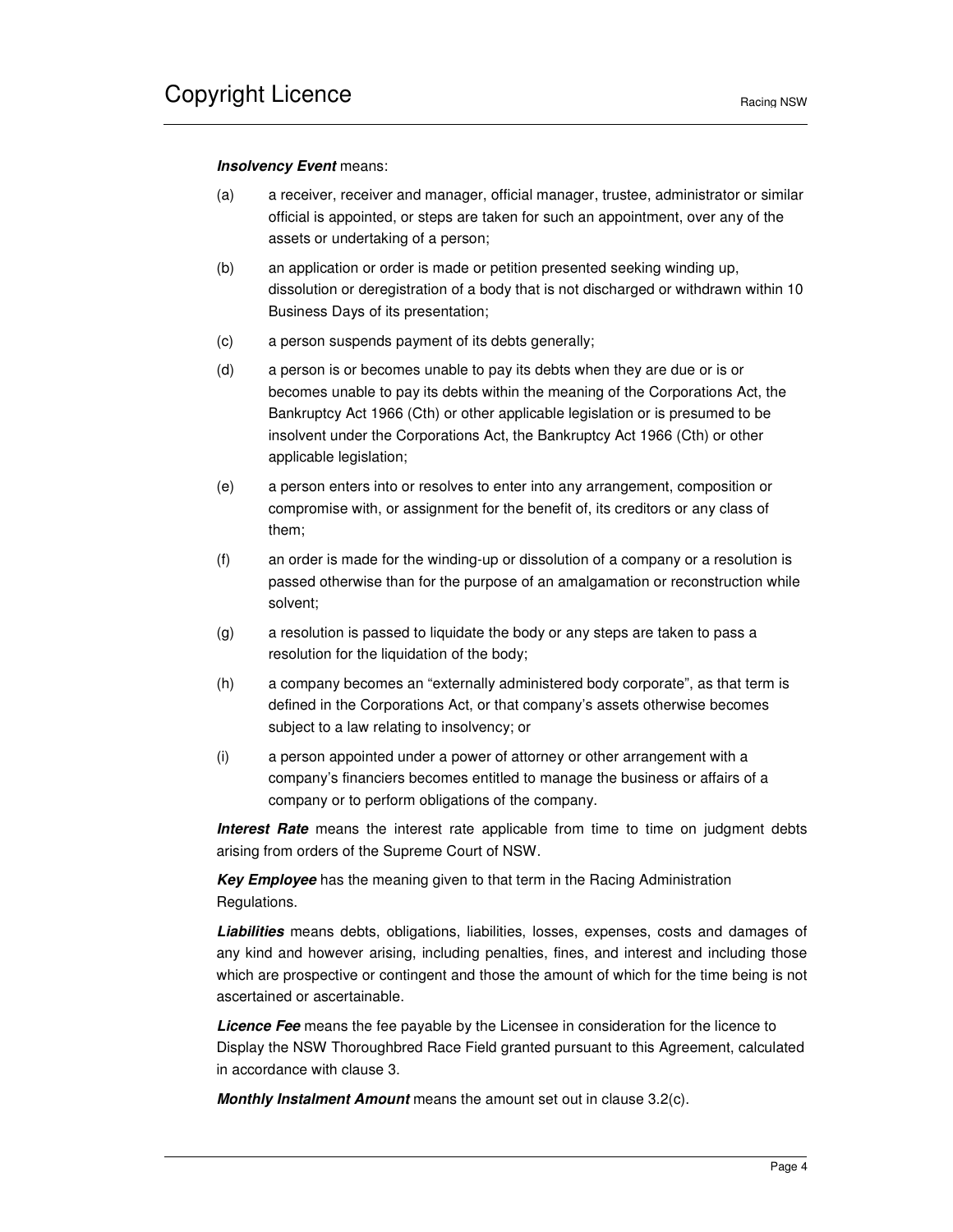**Net Assessable Turnover** for a period means the NSW Thoroughbred Turnover for that period less the Exempt Turnover Amount and the Bet Back Credit for that period.

**NSW Thoroughbred Race** means a thoroughbred or other horse race (other than a harness race) held or to be held at a race meeting on a licensed racecourse in New South Wales.

**NSW Thoroughbred Race Field** means a work which records the names of the horses, or other information relating to the horses, that have been nominated for, are otherwise intended to take part in, or have taken part in, a NSW Thoroughbred Race, including all versions of that work created prior to or after the commencement of that NSW Thoroughbred Race.

**NSW Thoroughbred Turnover** means Turnover in respect of wagering transactions in relation to NSW Thoroughbred Races (or contingencies related to NSW Thoroughbred Races) made with the Licensee during the Term. Without limiting the generality of this definition, where:

- (a) the result of a single wagering transaction depends on the combined outcome of a number of events (for example: "doubles" bets); and
- (b) a NSW Thoroughbred Race is at least one of the events on which the outcome of that wagering transaction depends,

NSW Thoroughbred Turnover will include the same proportion of the amount of the wagers made on the "backers" side of the wagering transaction as the number of NSW Thoroughbred Races on which the outcome of the wagering transaction depends bears to the total number of events on which the outcome of the wagering transaction depends, irrespective of the order in which those events are conducted or determined or the outcome of those events.

**Quarter** means a period of 3 months ending on the last day of the third month in each period during the Term, namely 31 December, 31 March, 30 June and 30 September.

**Race Meeting** means any thoroughbred horse race meeting conducted by or on behalf of any racing club physically located in Australia and includes all races, events and activities before, after, during and between races.

**Racing Administration Regulations** means the Racing Administration Regulations 2005 (NSW).

**Related** means, in relation to the Licensee and another Australian Wagering Operator, that:

- (a) they are "related bodies corporate" within the meaning of the Corporations Act;
- (b) one Controls the other;
- (c) they are both Controlled by the same person or group of people;
- (d) one is a Key Employee, a director or an "associate" (within the meaning of the Corporations Act) of the other (for example: if a company has an Australian Wagering Licence and a director or key employee of that company also has an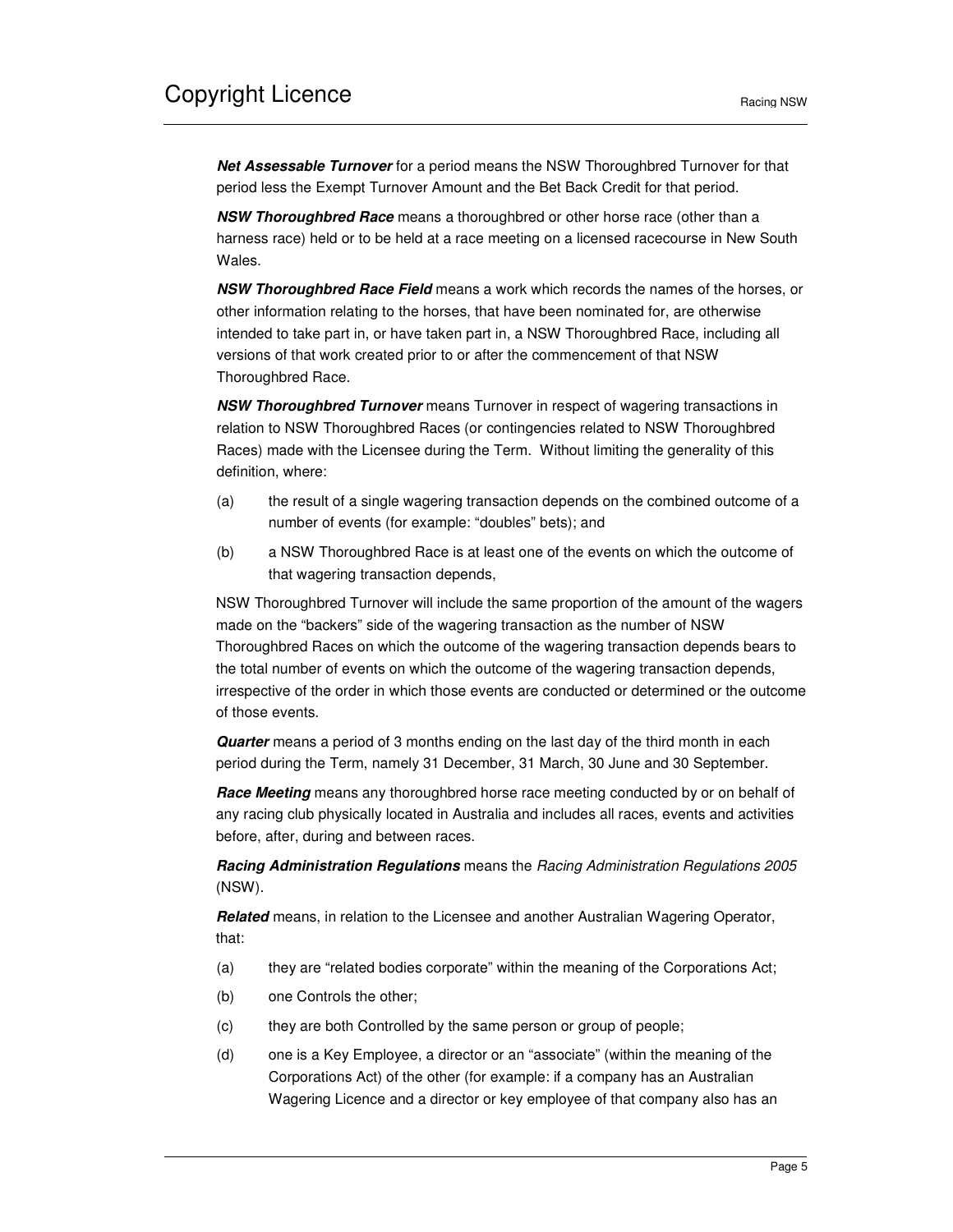Australian Wagering Licence, then the company and the director/key employee are considered "Related");

- (e) they have a common Key Employee or a common director (for example: if a person is a director or key employee of two companies both of which have Australian Wagering Licences, then those two companies are considered "Related");
- (f) one is a partner in another wagering operation that is conducted as a partnership;
- (g) a Key Employee or a director of one is a partner of the other;
- (h) they are acting in concert with each other in relation to activities conducted under their respective Australian Wagering Licences or the taking of wagers on NSW Thoroughbred Racing; or
- (i) they are "Related" to a common person under paragraphs  $(a)$ - $(h)$  (for example: "Company A" and its subsidiary "Company B" are related. If "Mr X" is a director of Company B, he would be "Related" to both Company B and to Company A),

and, if the Licensee is Related to another Australian Wagering Operator, then they are deemed for the purpose of these conditions to continue to be Related until the later of:

- (j) the Licensee ceasing to be "Related" to the other Australian Wagering Operator under any of paragraphs (a)-(i); or
- (k) the Licensee giving written notice to Racing NSW that it has ceased to be "Related" to the other Australian Wagering Operator.

**RISA** means Racing Information Services Australia Pty Ltd (ACN 105 994 330) of 400 Epsom Road, Flemington, Victoria.

#### **Rules of Racing** includes:

- (a) the Australian Rules of Racing;
- (b) the local rules of racing applicable in any Australian State or Territory (including the Rules of Racing NSW); and
- (c) the rules of betting applicable under the laws of an Australian State or Territory to the extent that those rules of betting apply to the wagering activities conducted by an Australian Wagering Operator.

**Term** means the term of this Agreement, as set out in clause 4.

**Turnover** means, in relation to a race or class of races, the total amount of wagers made on the "backers" side of wagering transactions made in connection with that race or class of races. For the avoidance of doubt, in the case of a person who holds an Australian Wagering Licence to operate a betting exchange, the "backers" side of wagering transactions made through the operation of that betting exchange is regarded as that person's "Turnover" even if that person is not a party to the contract which constitutes the wagering transaction.

**Wagering Operator** means a bookmaker, a person who operates a totalisator or a person who operates a betting exchange.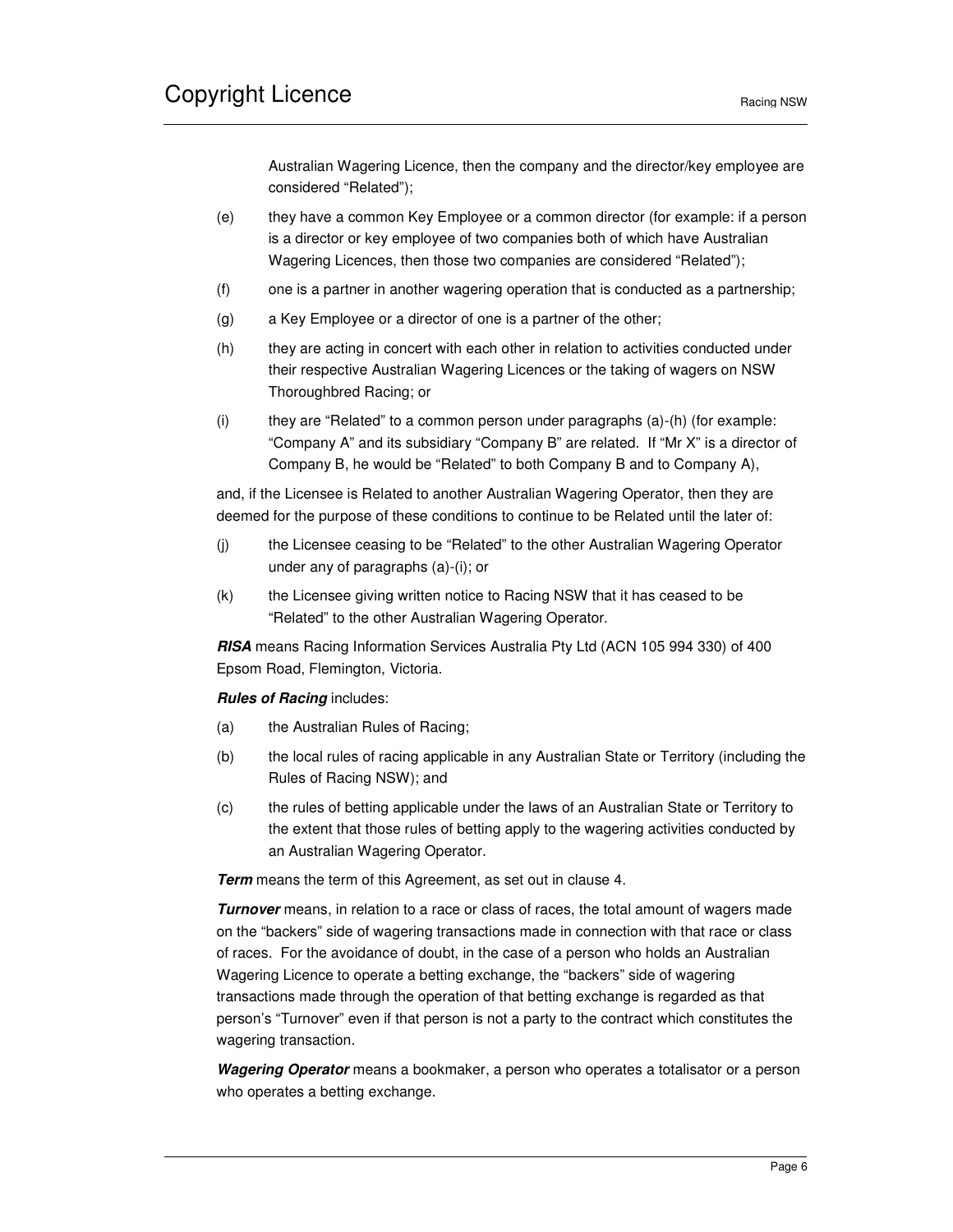### **1.2 Interpretation**

Headings are for convenience only and do not affect interpretation. The following rules apply unless the context requires otherwise.

- (a) The singular includes the plural, and the converse also applies.
- (b) If a word or phrase is defined, its other grammatical forms have a corresponding meaning.
- (c) A reference to a person includes a corporation, trust, partnership, unincorporated body or other entity, whether or not it comprises a separate legal entity.
- (d) A reference to a clause or schedule is a reference to a clause or schedule to this Agreement.
- (e) A reference to an agreement or document (including a reference to this Agreement is to the agreement or document as amended, supplemented, novated or replaced, except to the extent prohibited by this Agreement or that other agreement or document, and includes the recitals and schedules to that agreement or document.
- (f) A reference to a party to this Agreement or another agreement or document includes the party's successors, permitted substitutes and permitted assigns (and, where applicable, the party's legal personal representatives).
- (g) A reference to legislation or to a provision of legislation includes a modification or re-enactment of it, a legislative provision substituted for it and a regulation or statutory instrument issued under it.
- (h) A reference to conduct includes an omission, statement or undertaking, whether or not in writing.
- (i) A reference to an agreement includes any undertaking, deed, agreement and legally enforceable arrangement, whether or not in writing, and a reference to a document includes an agreement (as so defined) in writing and any certificate, notice, instrument and document of any kind.
- (j) A reference to *dollars* and  $\oint$  is to Australian currency.
- (k) Mentioning anything after includes, including, for example, or similar expressions, does not limit what else might be included.
- (l) Nothing in this Agreement is to be interpreted against a party solely on the ground that the party put forward this Agreement or a relevant part of it.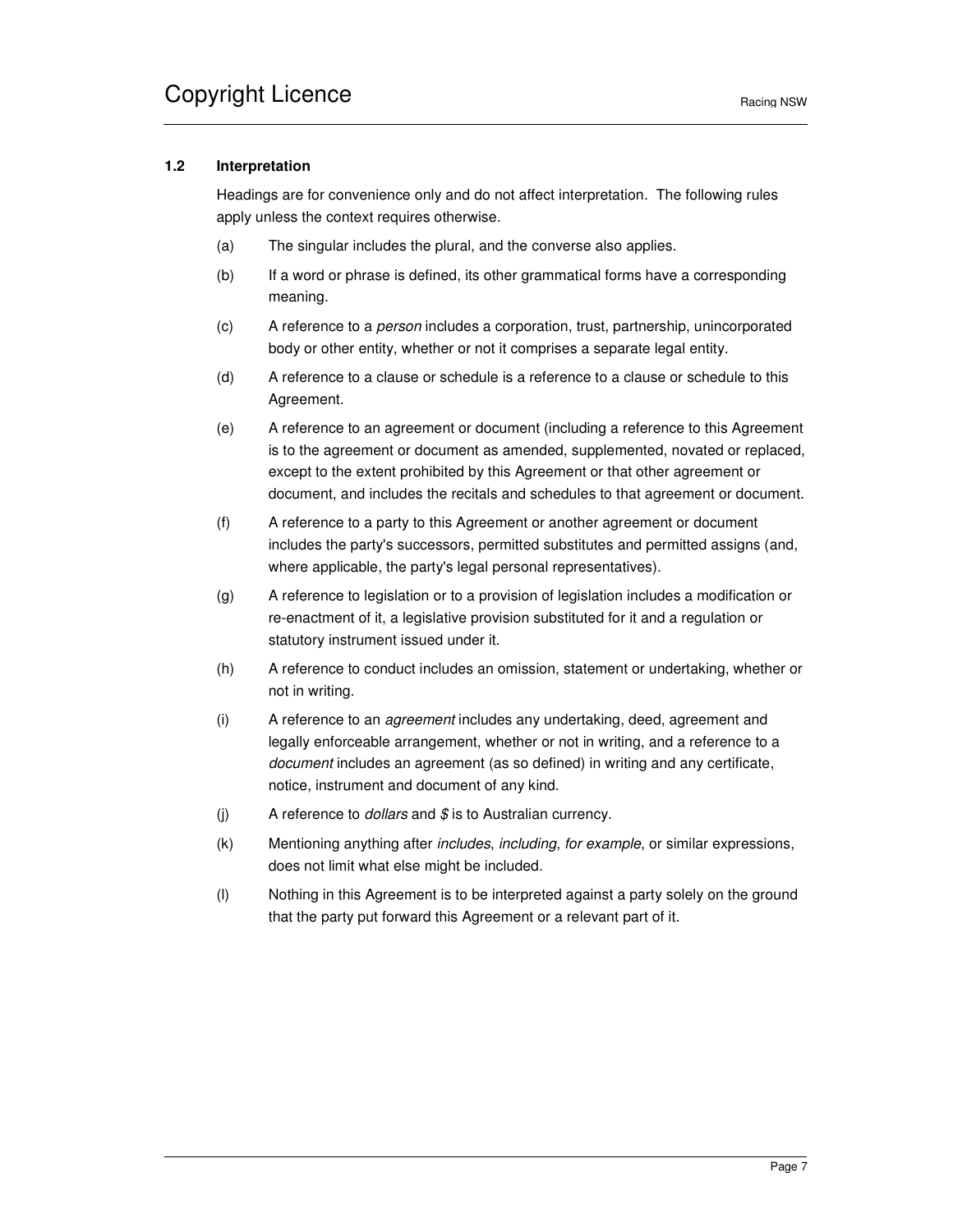## **2. Licence**

Racing NSW grants to the Licensee a non-exclusive and non-transferable licence to Display the NSW Thoroughbred Race Fields under the terms of this Agreement for the duration of the Term.

## **3. Licence Fee**

# **3.1 Licence Fee**

The Licensee must pay to Racing NSW the Licence Fee, calculated as an amount equal to 3% of the Licensee's Net Assessable Turnover during the Term, by paying, in the manner provided in clause 3.2(f):

- (a) all instalments in accordance with clauses 3.2(c) and 3.2(d) having regard to the calculation of the Exempt Turnover Amount in clause 3.2(a) and Bet Back Credit in clause 3.2(b); and
- (b) any amount payable by the Licensee in accordance with clause 3.2(e).

### **3.2 Payment**

#### (a) **Exempt Turnover Amount**

- (i) The Licensee's Exempt Turnover Amount in respect of a period is:
	- (A) if the Licensee is not Related to any other Australian Wagering Operator at any time during the relevant period, the Exempt Turnover Amount in respect of that period;
	- (B) if the Licensee is not Related to any other Australian Wagering Operator for only part of the relevant period:
		- (1) in respect of that part of the relevant period in which the Licensee was not Related to any other Australian Wagering Operator, the Exempt Turnover Amount for that part of the relevant period; and
		- (2) in respect of the remainder of the relevant period, the amount, if any, of the Exempt Turnover Amount for that part of the relevant period that Racing NSW allocates to the Licensee under clause 3.2(a)(ii); or
	- (C) if the Licensee is Related to any other Australian Wagering Operator during the whole of the relevant period, the amount, if any, of the Exempt Turnover Amount for that period that Racing NSW allocates to the Licensee under clause 3.2(a)(ii).
- (ii) If the Licensee is Related to any other Australian Wagering Operator during the Term, Racing NSW will allocate the Exempt Turnover Amount amongst the members of the Group with the intent that, in determining the Licence Fees payable to Racing NSW, the Australian Wagering Operators in the Group: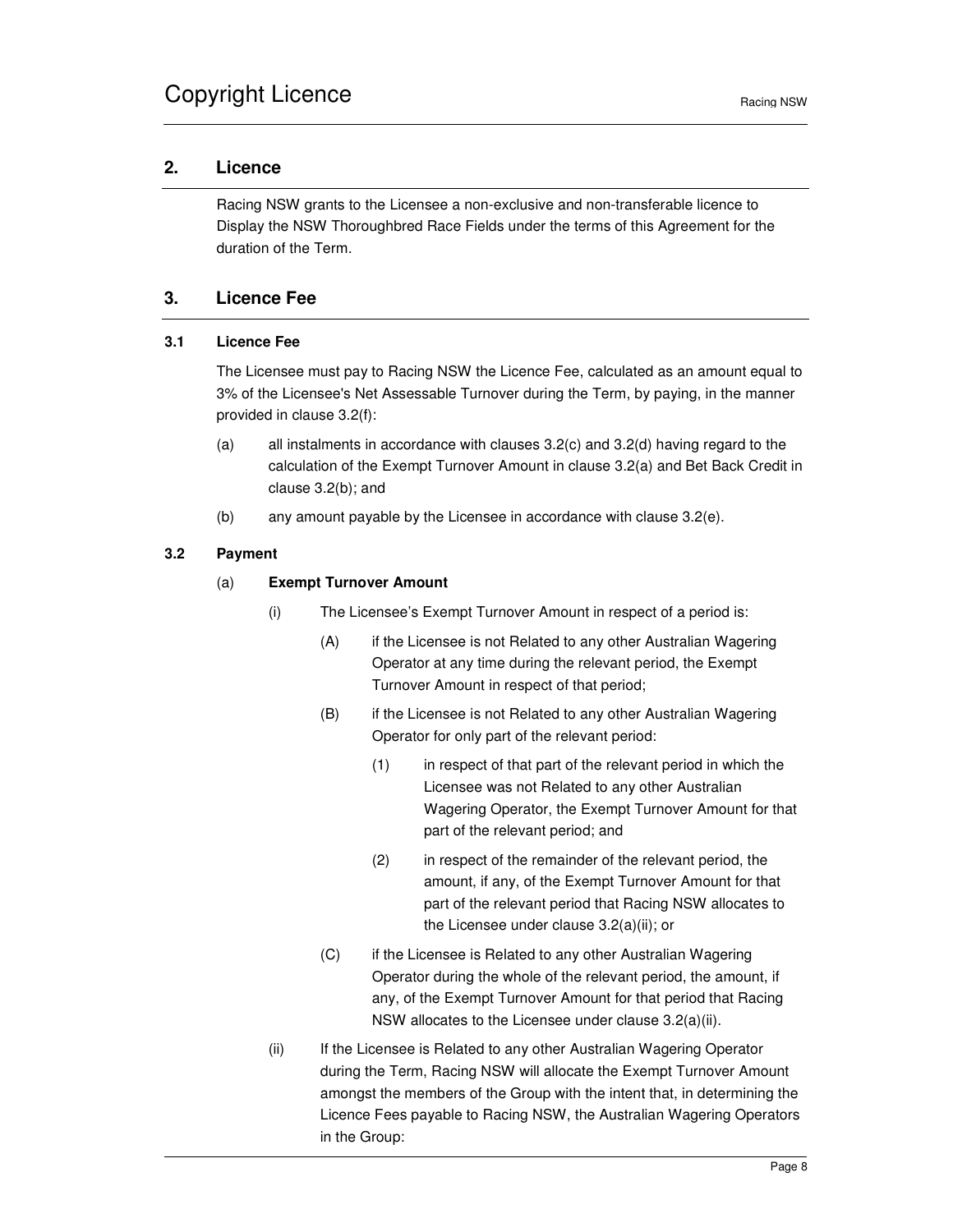- (A) will collectively be entitled to the benefit of the Exempt Turnover Amount; but
- (B) will not collectively be entitled to deductions from their NSW Thoroughbred Turnover (other than Bet Back Credits for members of a Group) of more than the Exempt Turnover Amount.
- (iii) Racing NSW may change the allocation of the Exempt Turnover Amount under clause 3.2(a)(i)(B) if there is a change in the Australian Wagering Operators to whom the Licensee is Related.
- (iv) In allocating the Exempt Turnover Amount amongst the members of the Group under clause 3.2(a)(i)(B), Racing NSW will seek to allocate that Exempt Turnover Amount:
	- (A) where the members of the Group were Related at the start of the Financial Year and all members of the Group specify the same proposed allocation of the Exempt Turnover Amount, in accordance with the proposed allocation specified; or
	- (B) otherwise, to the member of the Group with the highest anticipated NSW Thoroughbred Turnover for the Financial Year and then, to the extent that the Exempt Turnover Amount is not fully allocated, to the member of the Group with the next highest anticipated NSW Thoroughbred Turnover and so on,

but Racing NSW will not be liable to any person, on any basis whatsoever, as a result of the manner in which the Exempt Turnover Amount is allocated amongst members of the Group, including if the allocation is not conducted in accordance with this clause 3.2(a)(iv).

### (b) **Bet Back Credits**

- (i) For the purpose of determining amounts payable by the Licensee under clauses 3.1, 3.2(d), or 3.2(e), the Licensee is entitled to a credit (that is, a "Bet Back Credit") of an amount equal to the amount staked by the Licensee in any Bet Back made during the period in respect of which the relevant payment relates if, but only if, the Bet Back is made through an account with an Australian Wagering Operator under an arrangement evidenced in writing with a NSW thoroughbred racing club registered by Racing NSW, and pays that racing club a licence fee which is calculated by reference to that Australian Wagering Operator's turnover or revenue in relation to the Bet Back.
- (ii) For the avoidance of doubt, the Licensee is not entitled to any Bet Back Credit for a Bet Back which is made in cash rather than through an account unless the Licensee can prove through documentary evidence that the Licensee is entitled to that credit under clause 3.2(b)(i).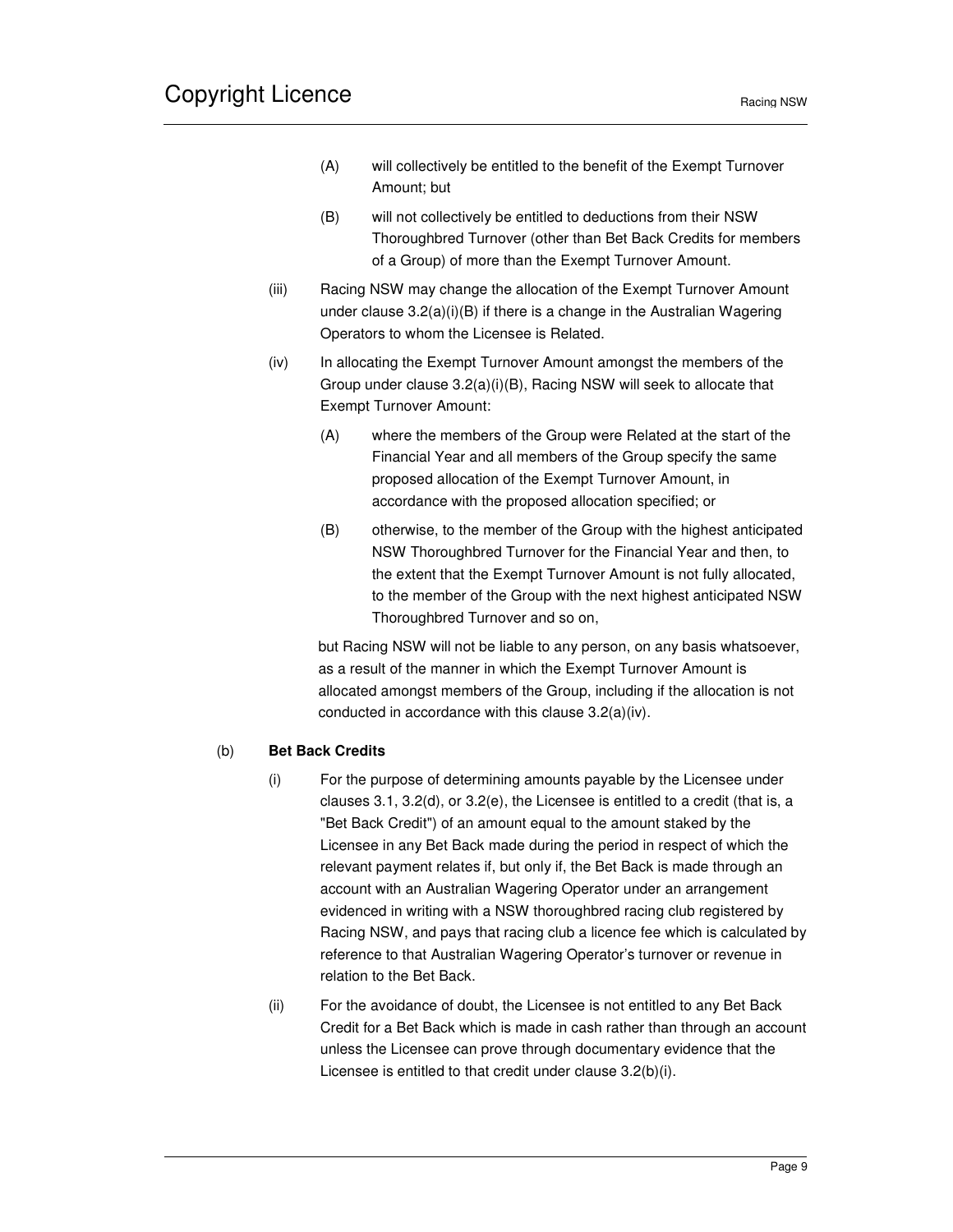### (c) **Monthly Instalment Payments**

- (i) The Licensee must pay to Racing NSW in respect of each month an amount equal to:
	- (A) 3% of the Licensee's Net Assessable Turnover for the Term;
	- (B) equally divided into 12 amounts,

with each of these 12 amounts being the **Monthly Instalment Amount**, and must pay each of the Monthly Instalment Amounts:

- (C) monthly in arrears; and
- (D) within 7 days after the end of the calendar month to which the payment relates.
- (ii) If the Commencement Date is not the first day of a month, then the amount of the payment under clause 3.2(c)(i) for the month which includes the Commencement Date is reduced pro-rata in proportion to the number of days in the month which occur on or after the Commencement Date.
- (iii) Payments under this clause 3.2(c) are instalment payments in respect of the Licence Fee referred to in clause 3.1.
- (iv) The Licensee may apply to Racing NSW at the conclusion of the quarter ending 31 December to decrease the Monthly Instalment Amount.
- (v) On receipt of an application pursuant to clause 3.2(c)(iv), Racing NSW may determine, in its absolute discretion, whether to decrease the Monthly Instalment Amount and, if so, to what amount.

#### (d) **Supplementary Quarterly Instalment Payments and Refunds**

- (i) If, as at the end of a Quarter, the amount which is 3.0% of the Licensee's Net Assessable Turnover for the period from the Commencement Date until the end of the relevant Quarter exceeds the sum of:
	- (A) all Monthly Instalment Amounts paid under clause 3.2(c) in respect of months up to and including the end of the relevant Quarter (which amounts shall include any amount payable under clause 3.2(c) in respect of the last month of the Quarter even though that amount is not paid until the  $7<sup>th</sup>$  day of the month);
	- (B) any amounts paid under this clause 3.2(d) in respect of previous Quarters,

the Licensee must, within 28 days after the end of the relevant Quarter, pay to Racing NSW an amount equal to that excess.

(For example: if a Licensee's Net Assessable Turnover for the period from the Commencement Date to the end of a relevant Quarter was \$10 million, and the Licensee had made payments under clause 3.2(c) totalling \$120,000, then the Licensee would be required to make a payment under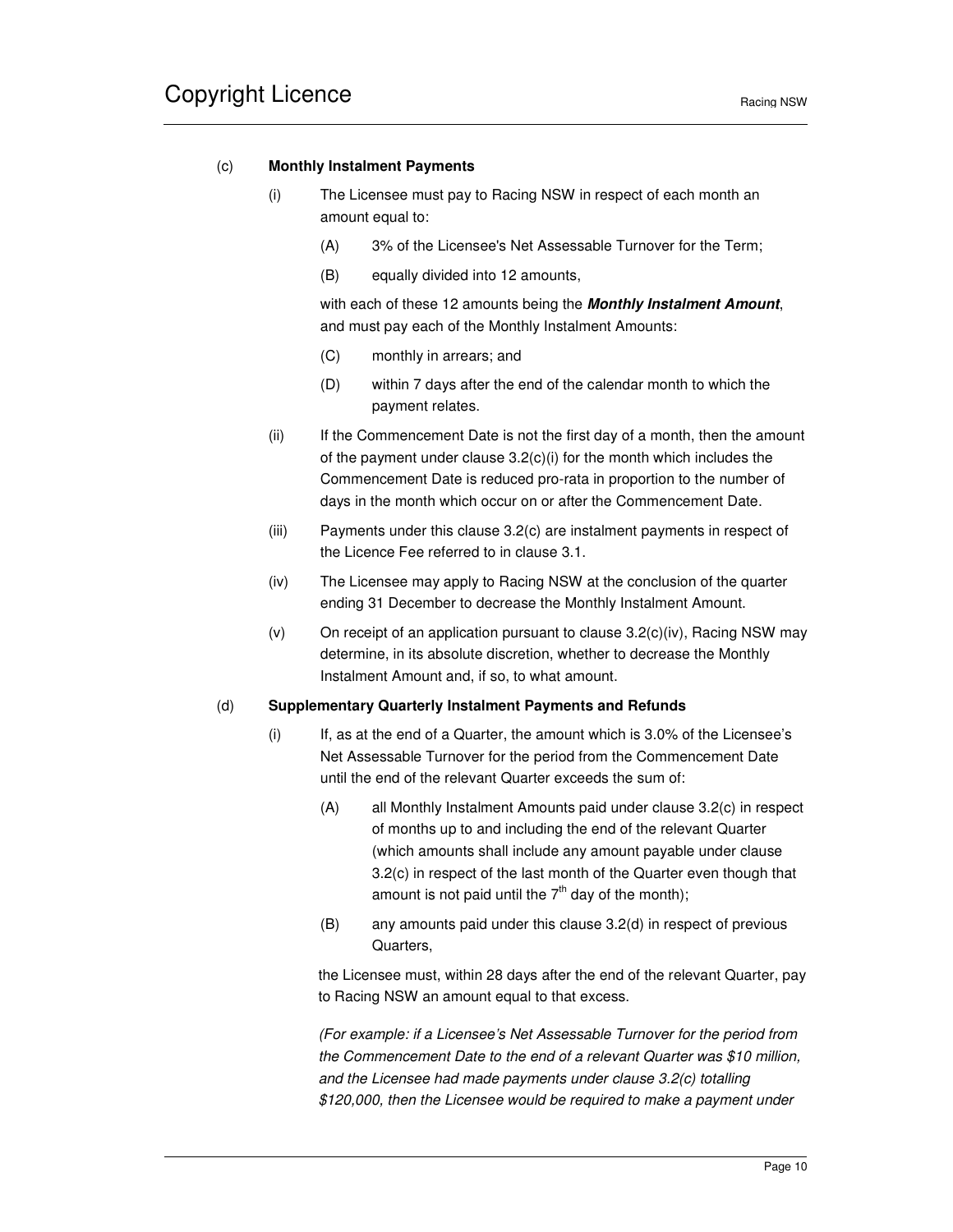this clause 3.2(d) of \$30,000 (i.e. 1.5% x \$10 million - \$120,000) within 28 days of the end of the relevant Quarter.)

- (ii) Payments under this clause 3.2(d) are instalment payments in respect of the Licence Fee referred to in clause 3.1.
- (iii) If, as at the end of a Quarter, the amount which is 3.0% of the Licensee's Net Assessable Turnover for that Quarter is less than the instalments paid under clause 3.2(c) (which amounts shall include any amount payable under clause 3.2(c) in respect of the last month of the Quarter even though that amount is not paid until the  $7<sup>th</sup>$  day of the month), then:
	- (A) Racing NSW may, in its absolute discretion, refund the amount of the excess instalments; and
	- (B) any decision by Racing NSW to refund an amount pursuant to clause 3.2(d)(iii)(A) does not affect the liability of the Licensee to pay the Monthly Instalment Amount pursuant to clause 3.2(c) in respect of any following months.

## (e) **Final Licence Fee Adjustment**

- (i) If, at the end of the Term, the amount of the Licence Fee referred to in clause 3.1:
	- (A) exceeds the sum of all instalment payments and quarterly adjustments in respect of that Licence Fee under clauses 3.2(c) and 3.2(d), the Licensee must pay to Racing NSW an amount equal to that excess;
	- (B) is less than the sum of all instalment payments, quarterly adjustments and refunds in respect of that Licence Fee under clauses 3.2(c) and 3.2(d), Racing NSW must refund to the Licensee an amount equal to the amount by which the sum of all instalment payments in respect of that Licence Fee under clauses 3.2(c) and 3.2(d) exceeds the amount of the Licence Fee referred to in clause 3.1.
- (ii) The Licensee must pay any amount payable by the Licensee under clause 3.2(e)(i) within 6 weeks after the end of the Term.
- (iii) Racing NSW must pay the amount of any refund payable by Racing NSW under clause 3.2(e)(i):
	- (A) if, by the date which is 6 weeks after the end of the Term, Racing NSW has given written notice to the Licensee that it requires an audit under clause 3.3(d), within 14 days after Racing NSW gives notice under clause 3.3(d)(v) in respect of that audit; or
	- (B) otherwise, within 104 days (3 months and 2 weeks) after the end of the Term.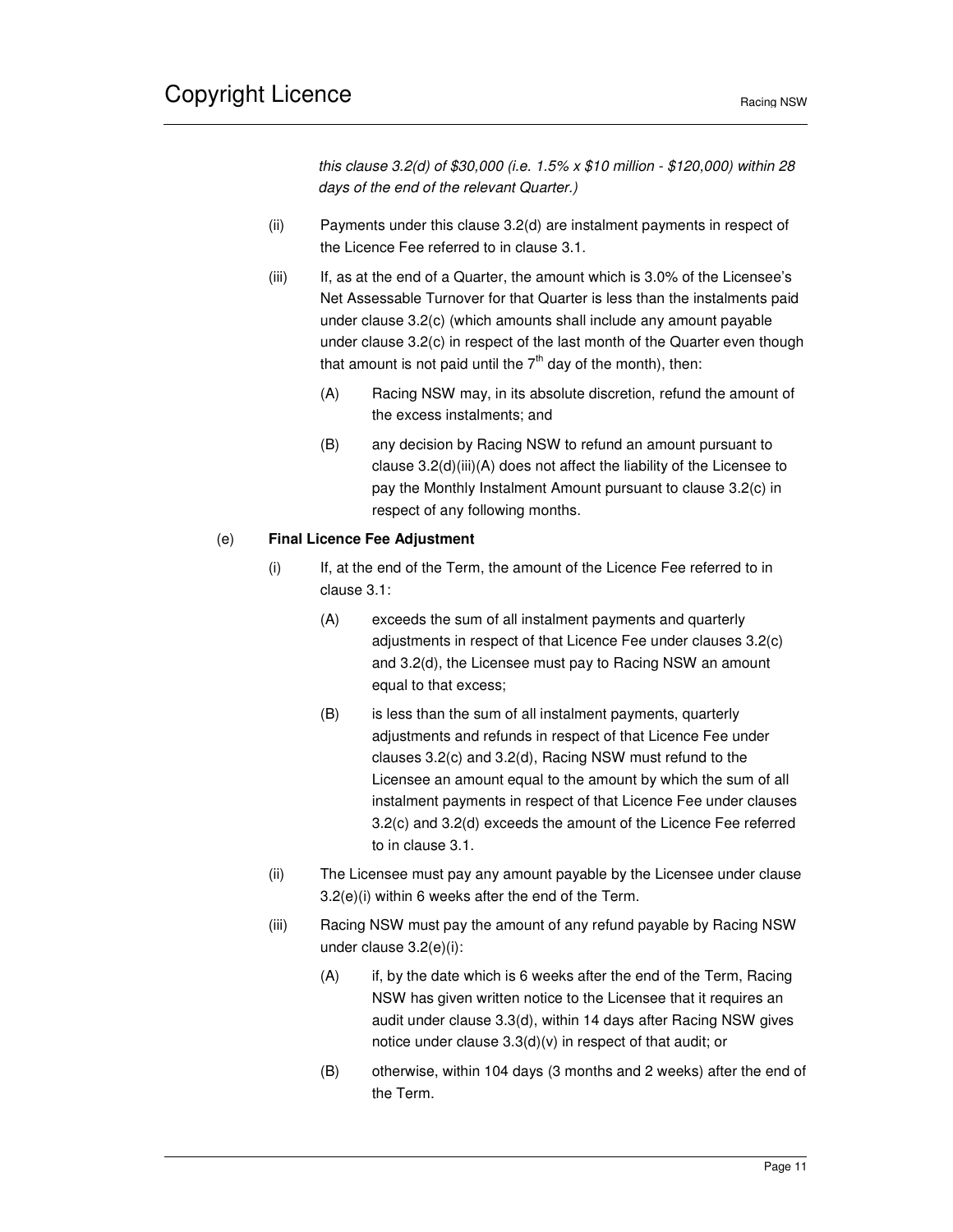(iv) For the avoidance of doubt, neither the acceptance of a payment from the Licensee nor the payment of a refund by Racing NSW under clause 3.2(e) constitutes an admission by Racing NSW that the amount is correctly determined and Racing NSW retains the right to seek adjustments if those amounts are subsequently proven to be incorrect.

## (f) **Payment method**

- (i) The Licensee must pay amounts payable under these conditions (including the Licence Fee referred to in clause 3.1 and amounts payable under clauses  $3.2(c)$ ,  $3.2(d)$  or  $3.2(e)$ ) by:
	- (A) authorising Racing NSW to make a direct deduction from a bank account maintained by the Licensee and identified in writing by the Licensee to Racing NSW; or
	- (B) in accordance with such other arrangements as may be agreed between Racing NSW and the Licensee from time to time for the payment of amounts payable under these conditions,

and do all things reasonably requested by Racing NSW to facilitate the implementation of those arrangements including, in the case of arrangements referred to in clause 3.2(f)(i)(A) providing such written authorities and consents (including from the Licensee's bank) as may be required by Racing NSW and Racing NSW's bank to enable Racing NSW to access the Licensee's relevant bank account or accounts for the purpose of deducting the amounts payable under these conditions.

- (ii) For the avoidance of doubt nothing in this clause 3.2(f) prohibits the Licensee cancelling a debit authority in relation to its bank account provided the Licensee otherwise maintains arrangements to which Racing NSW has agreed in advance for the payment of amounts payable under these conditions and reimburses Racing NSW for any additional cost or expense that Racing NSW may incur as a result of the adoption of an alternative agreed payment arrangement.
- (iii) In addition to any other remedy provided for under these conditions, including without limitation clause 3.2(g), if:
	- (A) the Licensee does not do all things necessary to facilitate the payment of any amount payable under these conditions by the due date and in accordance with arrangements provided for in accordance with clause 3.2(f)(i) (including having sufficient funds available in the relevant account); or
	- (B) the Licensee's bank declines to facilitate those arrangements other than due to the act or omission of Racing NSW or Racing NSW's bank,

Racing NSW may charge the Licensee an administration fee on account of the costs and expenses incurred by Racing NSW in seeking payment.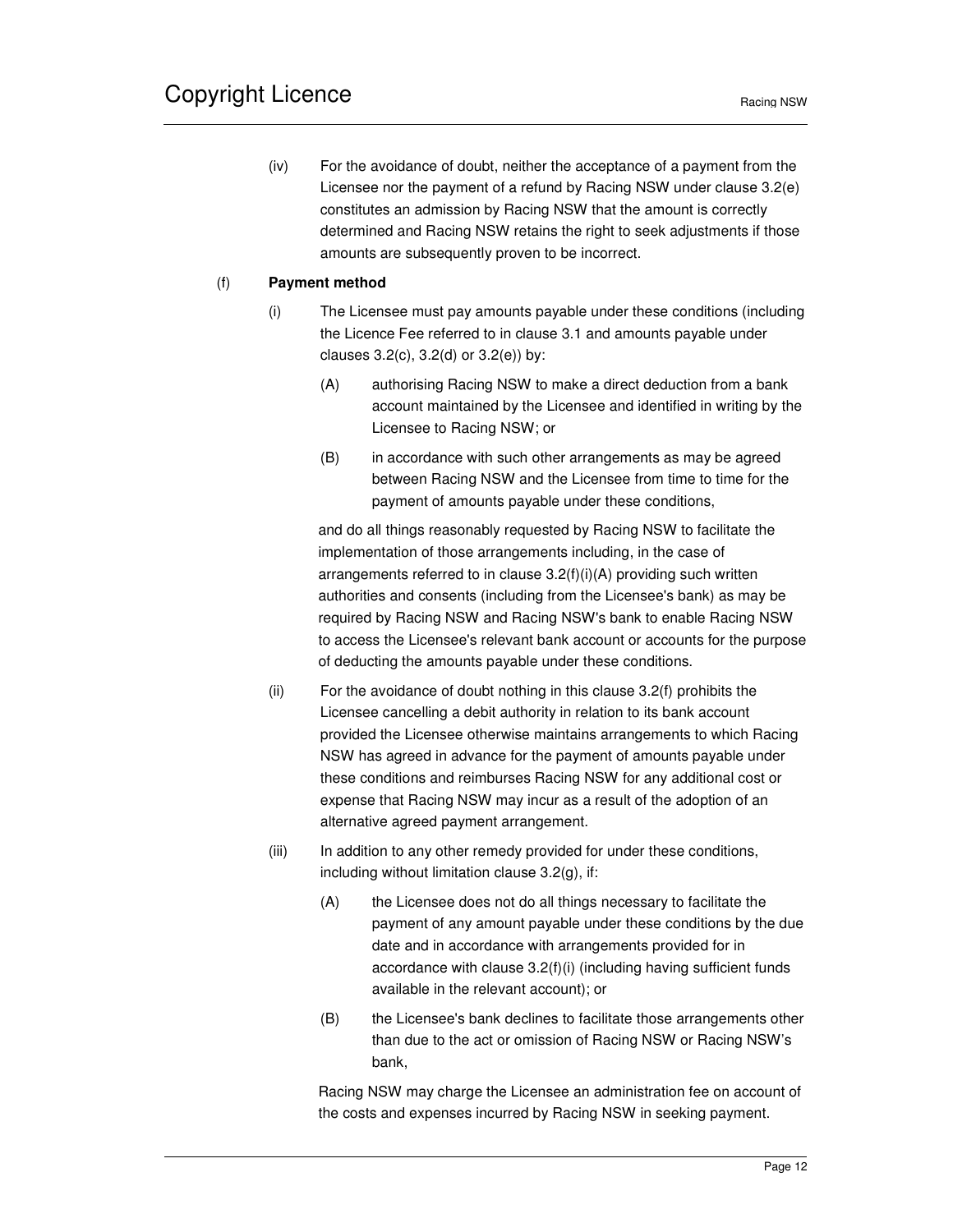### (g) **Interest**

- (i) Subject to clause 3.2(g)(ii), the Licensee must pay Racing NSW interest at the Interest Rate on any amount (including interest) payable under these conditions which is not paid by the due date (**Interest**).
- (ii) Interest is not payable under clause  $3.2(g)(i)$  if:
	- (A) the failure to pay the relevant amount by the due date resulted from the failure of Racing NSW or Racing NSW's bank to give effect to the arrangements provided for in these conditions for payment of those amounts; and
	- (B) the Licensee and the Licensee's bank had done all things necessary on their part to facilitate the payment (including having sufficient funds available in the relevant account).
- (iii) Interest payable under these conditions:
	- (A) accrues from day to day on the basis of a 365 day year from and including the due date for payment to the actual date of payment;
	- (B) accrues before and, as an additional obligation, after any judgment, decree or order into which the liability to pay any amount under these conditions becomes merged; and
	- (C) may be capitalised by Racing NSW at monthly intervals.

#### **3.3 Provision of Turnover Information**

### (a) **Quarterly or Bi-Annual reports**

- (i) If the Licensee's NSW Thoroughbred Turnover for the Term is \$2 million or greater for the Financial Year then within 21 days after the end of each Quarter, the Licensee must lodge a return in a form approved by Racing NSW which contains the following information:
	- (A) the Licensee's NSW Thoroughbred Turnover during the relevant Quarter;
	- (B) the amount of any Bet Back Credits which the Licensee claims to be entitled to in respect of Bet Backs made in the relevant Quarter;
	- (C) the Licensee's Net Assessable Turnover during the relevant Quarter;
	- (D) Any adjustments to the Licensee's previously submitted quarterly reports and an explanation for the variation;
	- (E) if the Term commenced during the relevant Quarter or during the relevant Financial Year, the information referred to in paragraphs (A), (B), and (C) above must distinguish between those amounts which relate to the Term and amounts which relate to periods prior to the Term; and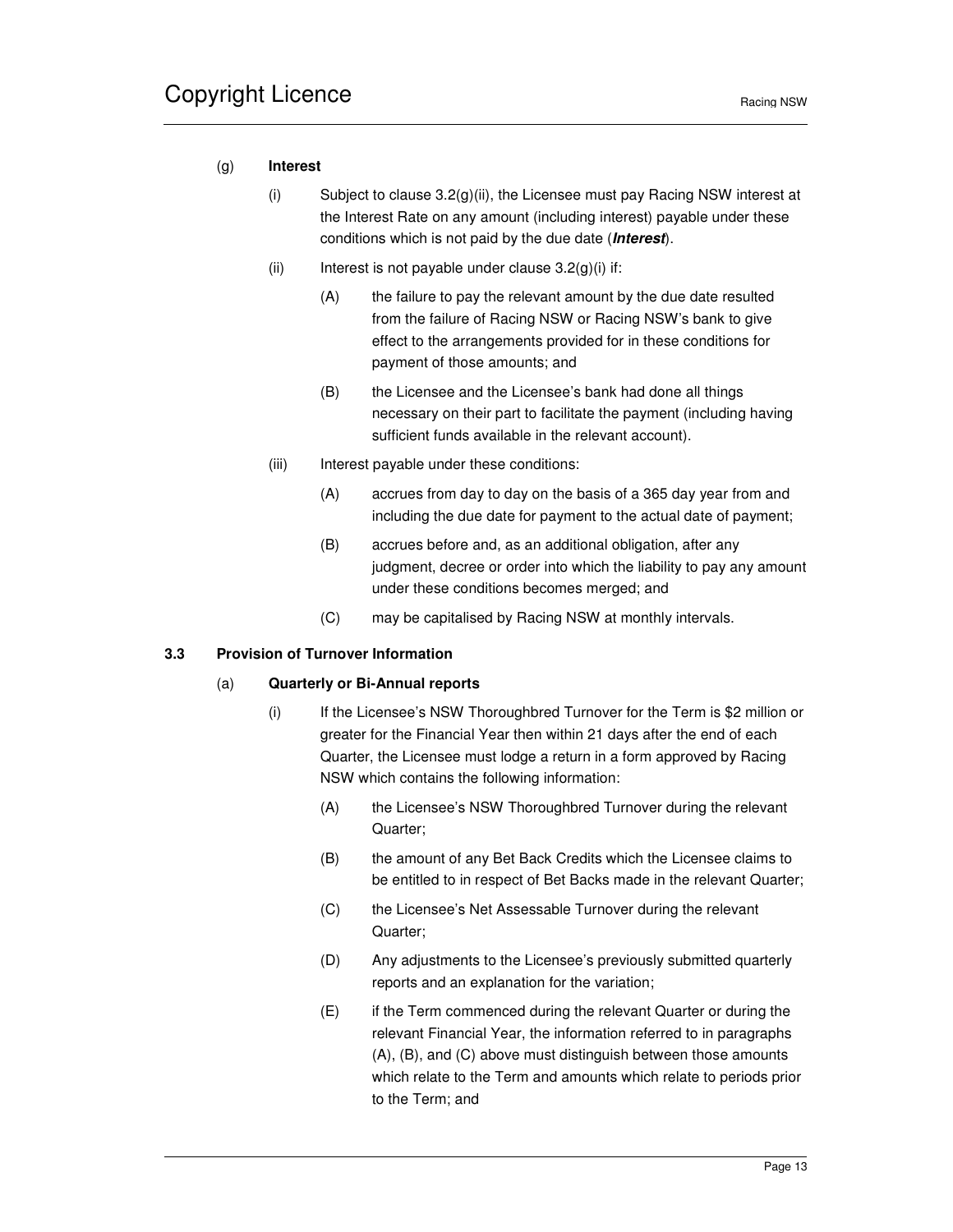- (F) such other information relevant to the assessment of Licence Fees or instalments payable under these conditions as Racing NSW may specify from time to time.
- (ii) If the Licensee's NSW Thoroughbred Turnover for the Term is less than \$2 million (or the *pro rata* equivalent thereof) for the Financial Year then a report is required to be submitted within 21 days after the end of quarter two (2) being 21 January 2010 for the period 1 July 2009 to 31 December 2009. The Licensee must lodge a return approved by Racing NSW which contains the following information:
	- (A) the Licensee's NSW Thoroughbred Turnover during the relevant six (6) months;
	- (B) the amount of any Bet Back Credits which the Licensee claims to be entitled to in respect of Bet Backs made in the relevant six(6) months; and
	- (C) the Licensee's Net Assessable Turnover during the relevant Quarter.
- (iii) The information in the return referred to in clause  $3.3(a)(i)$  or  $3.3(a)(ii)$  must be certified by the Licensee (or, if the Licensee is a body corporate, by a director of that body corporate) as being true and correct.

### (b) **Final Certification**

- (i) Within one month after the end of the Term, the Licensee must lodge a return in a form approved by Racing NSW which contains the following information:
	- (A) the Licensee's NSW Thoroughbred Turnover during the Term;
	- (B) the Licensee's Exempt Turnover Amount in respect of the Term;
	- (C) details of any other Australian Wagering Operator to whom the Licensee was Related during the Term (including the name of the Australian Wagering Operator, the basis on which that Australian Wagering Operator was Related to the Licensee and the times during the Term that the Licensee and the other Australian Wagering Operator were Related) and the amount of Exempt Turnover Amount allocated to each other Australian Wagering Operator in respect of the Term;
	- (D) the amount of any Bet Back Credits which the Licensee claims to be entitled to in respect of the Term and evidence to support the Licensee's entitlement to those credits;
	- (E) the Licensee's Net Assessable Turnover in respect of the Term;
	- (F) the amount which the Licensee calculates as being the amount of the Licence Fee payable in accordance with clause 3.1;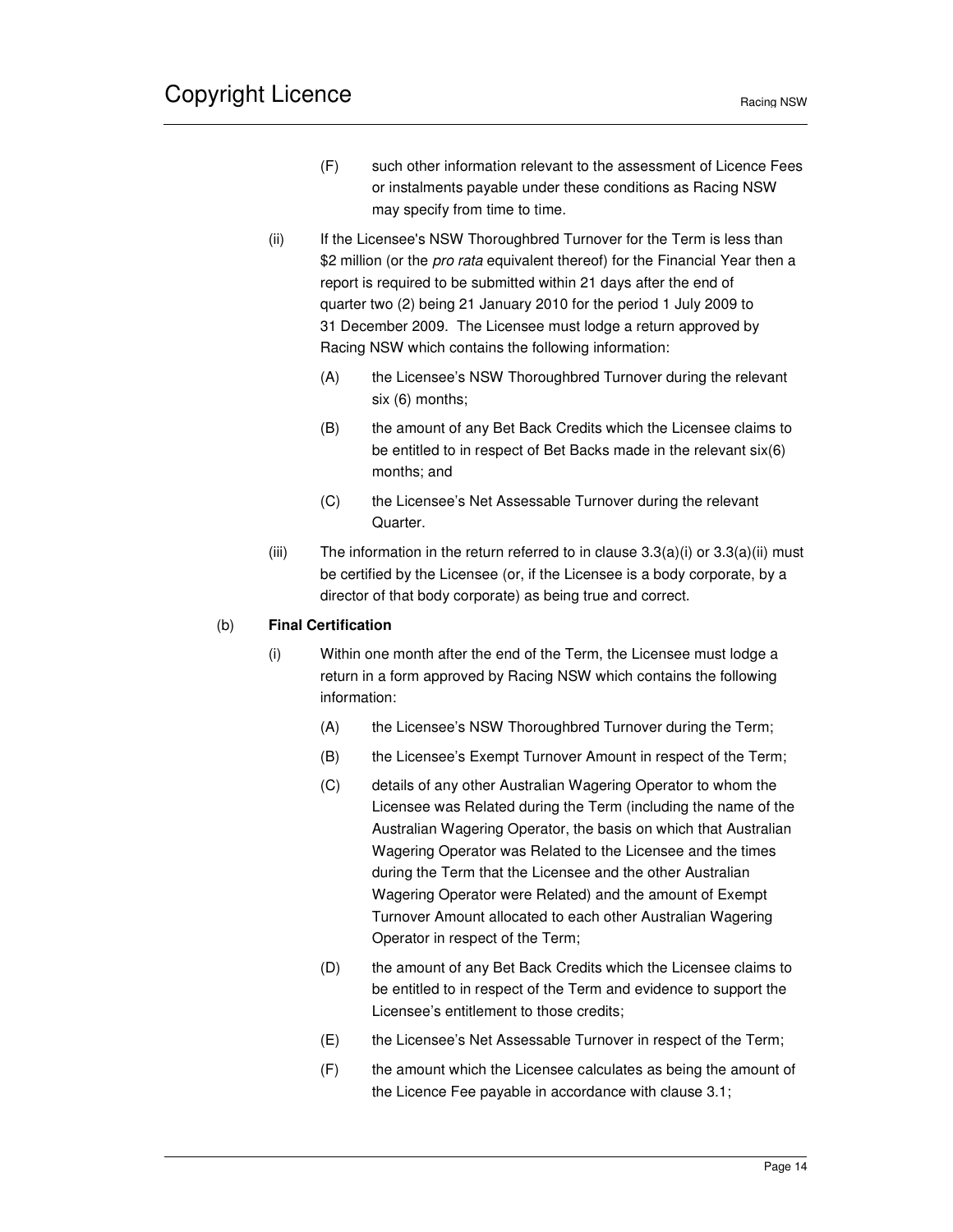- $(G)$  the amount of any instalments paid under clause 3.2(c) or 3.2(d) in respect of the Term; and
- (H) such other information relevant to the assessment of Licence Fee payable under these conditions as Racing NSW may specify from time to time.
- (ii) The information in the return referred to in clause  $3.3(b)(i)$  must be certified by the Licensee (or, if the Licensee is a body corporate, by a director of that body corporate) as being true and correct and must be verified by:
	- (A) a certificate from a registered auditor to be submitted within 90 days after the end of the Term; or
	- (B) if the Licensee's NSW Thoroughbred Turnover in respect of the Financial Year which includes the Term is less than \$4 million, by a statutory declaration duly sworn by the Licensee (or, if the Licensee is a body corporate, by a director of that body corporate) with the submission of the finalisation report.

### (c) **Access to information**

- (i) The Licensee must maintain all accounts and records (including financial records and wagering records) as may reasonably be required to enable Racing NSW to review, monitor or verify compliance with these conditions and all amounts payable to Racing NSW in accordance with these conditions.
- (ii) The Licensee must:
	- (A) provide Racing NSW with full access to any accounts and records referred to in clause 3.3(c)(i) at such times and locations as reasonably requested by Racing NSW; and
	- (B) allow Racing NSW to take copies of any accounts and records referred to in clause 3.3(c)(i).

### (d) **Audit**

- (i) Racing NSW will have the right to require that any accounts and records referred to in clause 3.3(a)(a)(i) be audited by a registered auditor nominated by Racing NSW to verify or confirm amounts payable to Racing NSW in accordance with these conditions.
- (ii) Racing NSW must give written notice to the Licensee that it requires an audit under this clause 3.3(d). Notice under this clause may be given after the end of the Term.
- (iii) The Licensee must provide a registered auditor nominated by Racing NSW under this clause 3.3(d) with:
	- (A) full access to any accounts and records referred to in clause 3.3(c)(i) and any other documents in the Licensee's power,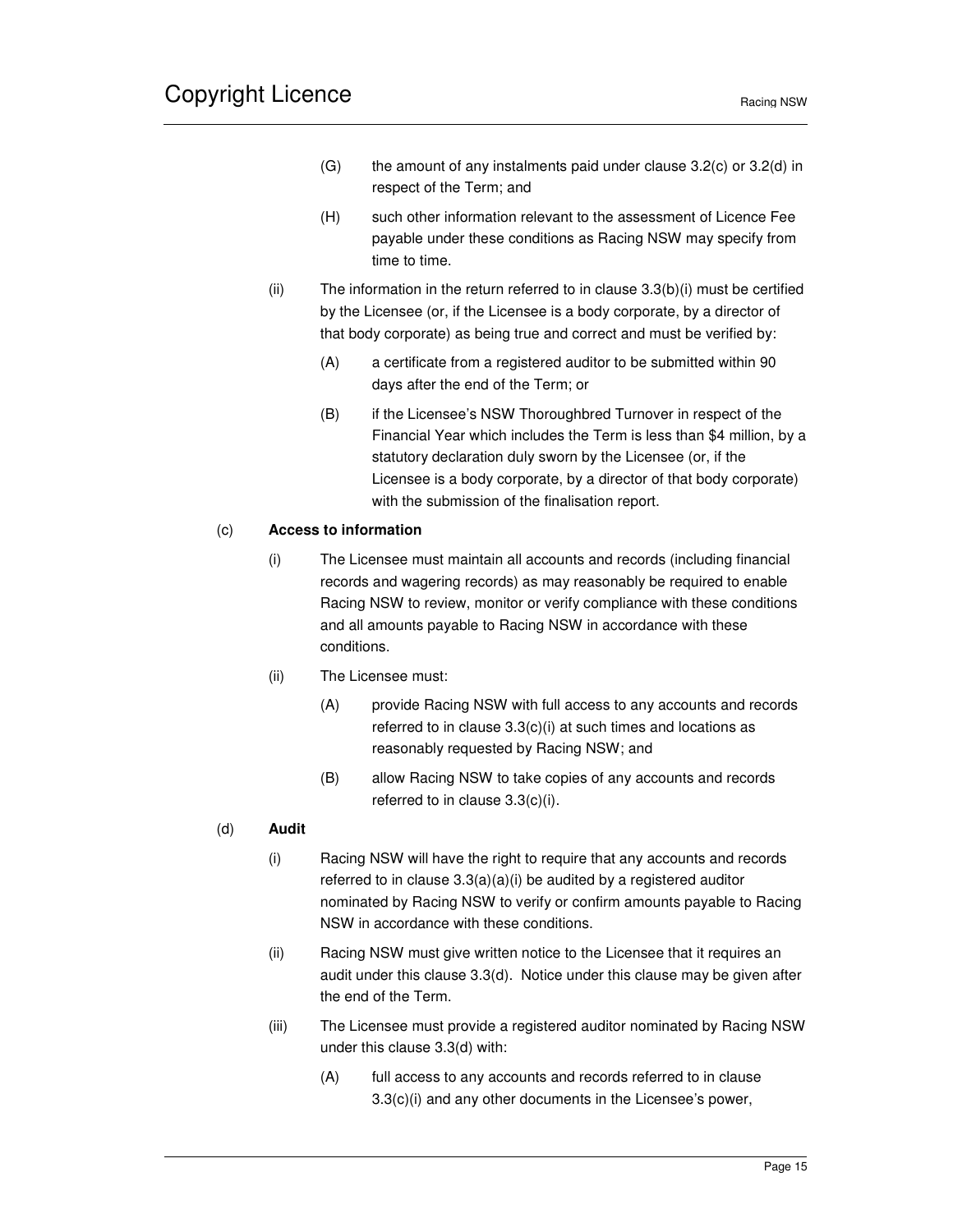possession or control and allow the auditor to take copies for those accounts, records or documents for the purpose of the audit;

- (B) access to the Licensee's premises; and
- (C) such other assistance, including making staff available to provide information, explanations or answers to questions,

as the registered auditor may request for the purpose of an audit under this clause 3.3(d). For the avoidance of doubt, the fact that information may be commercial confidential is not a basis for declining to provide that information to a registered auditor nominated by Racing NSW under this clause 3.3(d).

- (iv) A registered auditor conducting an audit under this clause 3.3(d) will be subject to the same confidentiality obligations as apply to Racing NSW under clause 11.
- (v) Within 14 days of Racing NSW receiving the final written report in respect of an audit conducted under this clause 3.3(d), Racing NSW must notify the Licensee in writing whether the audit identified any increase in the amounts payable to Racing NSW in accordance with this Agreement compared to the amounts which the Licensee has previously notified Racing NSW that the Licensee calculates as being the amount payable.
- (vi) The Licensee must reimburse Racing NSW for all costs and expenses of an audit under this clause 3.3(d) if, following that audit, the amount payable to Racing NSW in accordance with this Agreement is found to be greater than the amounts which the Licensee has previously notified Racing NSW that the Licensee calculates as being the amount payable, by more than the lesser of:
	- (A) \$20,000; or
	- (B) 10% of the amount of the Licence Fee referred to in clause 3.1.

# **4. Term**

This Agreement shall commence on the Commencement Date and continue for an initial period of one year (the **Term**) unless otherwise terminated in accordance with the terms of this Agreement (in which case the lesser period will be considered to be the Term for the purposes of this Agreement). Following the expiry of the Term, the Agreement shall continue unless and until terminated on 60 days' notice by either party.

# **5. Warranties and Undertakings**

Racing NSW undertakes and warrants to the Licensee that:

(a) Racing NSW is the absolute and unencumbered legal and beneficial owner of all rights (save only for moral rights or similar personal rights which by law are nonassignable) in the NSW Thoroughbred Race Fields free and clear of any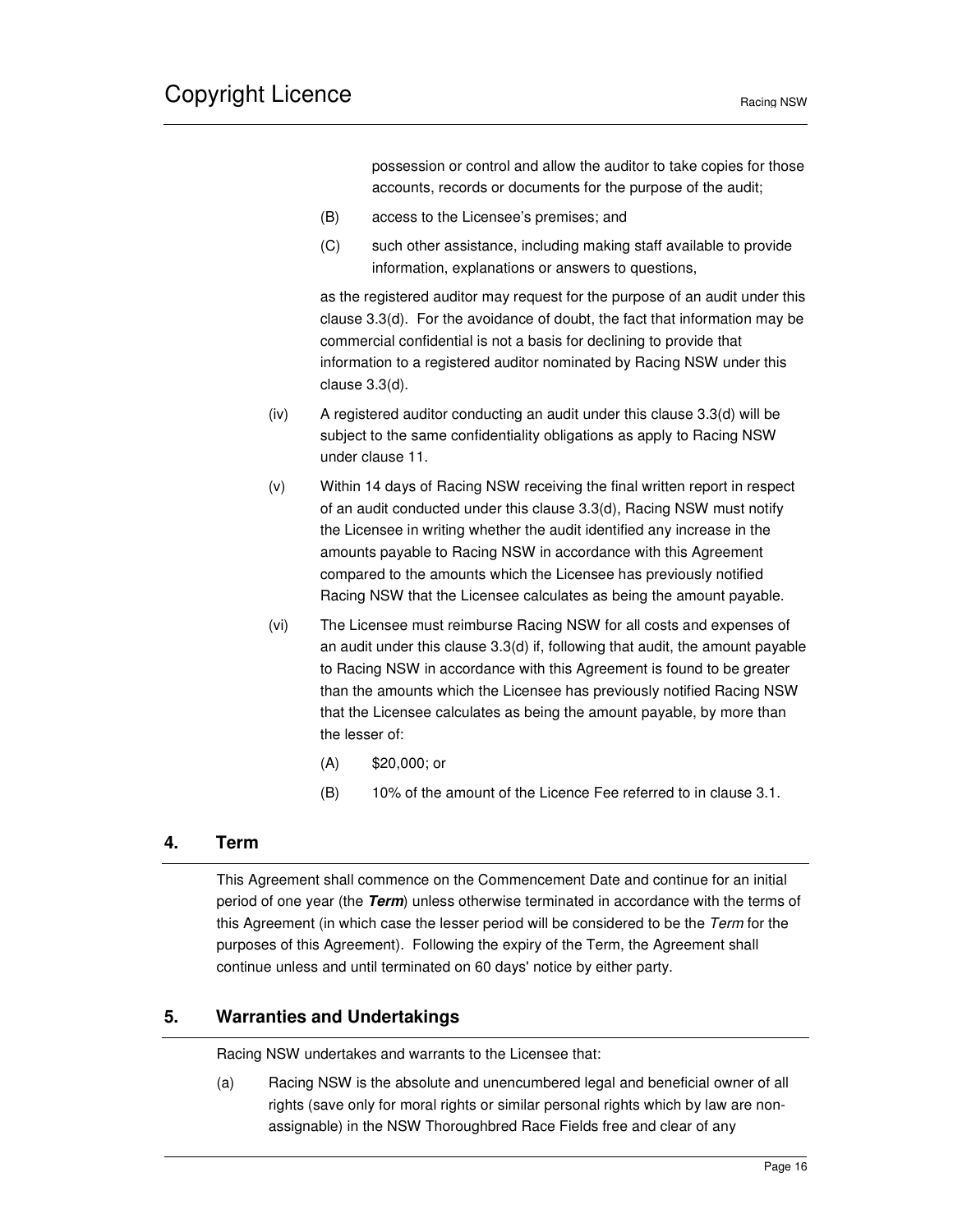restrictions, liens, charges, encumbrances or other rights and is free to grant the licence in clause 2 without any such restriction.

- (b) the Display by the Licensee of the NSW Thoroughbred Race Fields will not infringe the rights (including copyright, moral rights and similar rights) of any other person nor give rise to a right entitling any person to make a Claim against the Licensee, whether for the payment of compensation, royalties or otherwise, or to make any attribution or acknowledgment or rectification in relation to the NSW Thoroughbred Race Fields; and
- (c) in procuring any consent necessary for the purpose of paragraph (b) above, Racing NSW has not and will not (and will ensure and has ensured that no one else does or did) apply any duress to any person or make a statement to any person knowing that the statement is or was false or misleading in a material particular, or knowing that a matter or thing is or was omitted from the statement without which the statement is or was false or misleading in a material particular.

# **6. Indemnity**

The Licensee indemnifies Racing NSW against any claim, loss, damage, liability, cost, legal cost (on a solicitor and own client basis) or expense that may be incurred or sustained by Racing NSW arising out of any breach of this Agreement in relation to:

- (a) any breach of this Agreement by the Licensee;
- (b) any unauthorised use of the NSW Thoroughbred Race Fields; or
- (c) any act or omission by an employee or agent of the Licensee not authorised by Racing NSW.

# **7. Termination**

### **7.1 Termination by Racing NSW**

- (a) Racing NSW will be entitled to terminate this Agreement and any licence granted under it immediately by Notice to the Licensee if:
	- (i) the Licensee breaches a term of this Agreement and has failed to remedy that breach within 14 days of receiving a Notice to do so from Racing NSW;
	- (ii) there is a change in the persons that have Control of the Licensee;
	- (iii) the Licensee or a Key Employee of the Licensee has been convicted of an offence, whether in New South Wales or elsewhere;
	- (iv) disciplinary action is taken against the Licensee or a Key Employee of the Licensee under any legislation, whether in New South Wales or elsewhere, or under the Rules of Racing;
	- (v) the Licensee has employed or engaged a person as a Key Employee who has a criminal record or who has been subject to disciplinary action under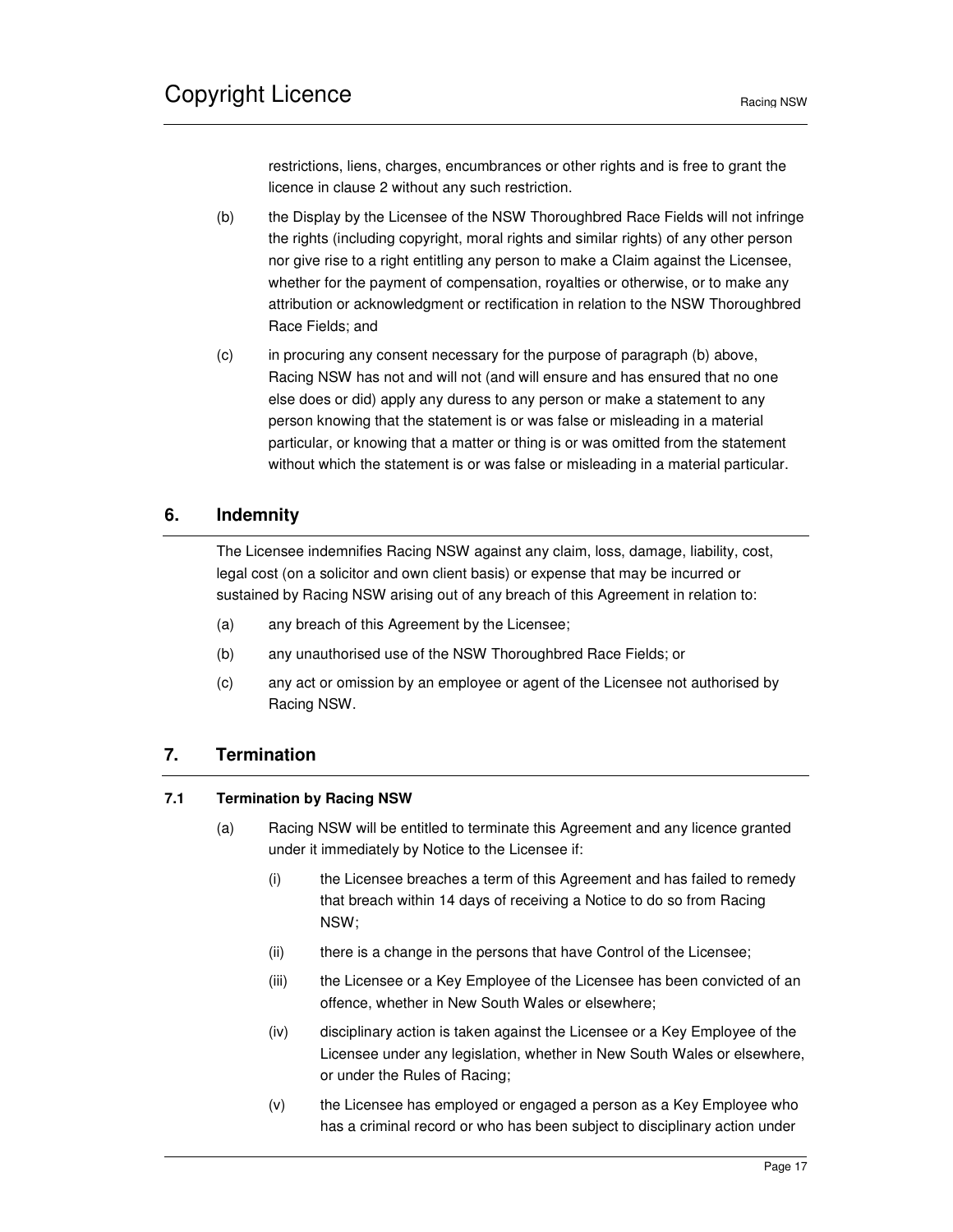any legislation, whether in New South Wales or elsewhere, or under the Rules of Racing; or

- (vi) an Insolvency Event occurs in relation to the Licensee.
- (b) Termination of this Agreement takes effect on the date specified in the Notice from Racing NSW issued under clause 7.1(a).

### **7.2 Termination by the Licensee**

The Licensee may terminate this Agreement by notice to Racing NSW at any time, without needing to have or give a reason for doing so, on giving 90 days' notice to Racing NSW.

#### **7.3 Clauses surviving termination**

Clauses 3.2(g), 3.3(b), 3.3(c), 3.3(d), 6, 10, 11 and 18 survive termination of this Agreement.

## **8. Assignment**

### **8.1 Assignment**

The Licensee cannot assign, charge, encumber or otherwise deal with any of its rights or obligations under this Agreement, or attempt or purport to do so, without the prior written consent of Racing NSW.

### **8.2 No sub-licence**

The licence granted to the Licensee under this Agreement does not include the right to grant sub-licences of the Licensee's rights under this Agreement.

# **9. Supply by Racing NSW / RISA**

- (a) If requested by the Licensee, Racing NSW, by its agent RISA, will provide the NSW Thoroughbred Race Fields to the Licensee during the Term in a format and a frequency to be agreed.
- (b) If, during the Term, and at the request of the Licensee, Racing NSW, by its agent RISA agrees to vary the previously agreed format or frequency of the NSW Thoroughbred Race Fields, any reasonable costs incurred by Racing NSW, by its agent RISA, in designing and/or implementing such variation are to be paid for by the Licensee upon request by Racing NSW, by its agent RISA, within 7 days of the request.
- (c) The Licensee must, at its own expense, put in place and maintain for the duration of this Agreement all hardware, software and communication infrastructure as required to receive delivery of, and have access to, the NSW Thoroughbred Race Fields in the format agreed. Racing NSW, by its agent RISA, accepts no liability for a failure in the receipt of NSW Thoroughbred Race Fields by the Licensee caused in whole or part by the failure of the Licensee to have in place such hardware, software and/or communication infrastructure.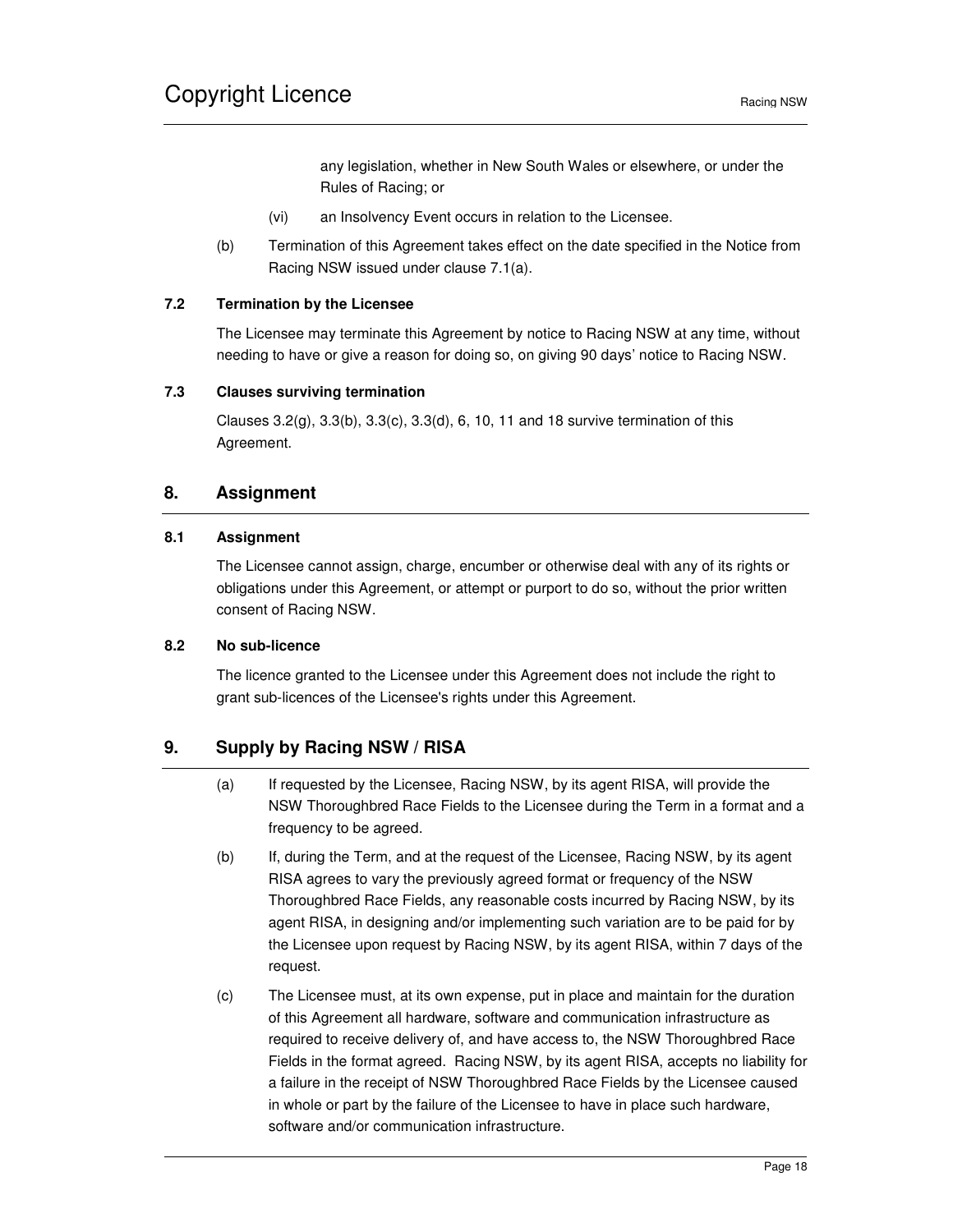## **10. Notices**

Any notice, demand, consent or other communication (a **Notice**) given or made under this Agreement:

- (a) must be in writing and signed by a person duly authorised by the sender;
- (b) must be delivered to the intended recipient by prepaid post (if posted to an address in another country, by registered airmail) or by hand or fax to the address or fax number last notified by the intended recipient to the sender;
- (c) will be taken to be duly given or made
	- (i) in the case of delivery in person, when delivered;
	- (ii) in the case of delivery by post, two Business Days after the date of posting (if posted to an address in the same country) or seven Business Days after the date of posting (if posted to an address in another country); and
	- (iii) in the case of fax, on receipt by the sender of a transmission control report from the despatching machine showing the relevant number of pages and the correct destination fax number or name of recipient and indicating that the transmission has been made without error,

but if the result is that a Notice would be taken to be given or made on a day that is not a Business Day in the place to which the Notice is sent or is later than 4pm (local time) it will be taken to have been duly given or made at the start of business on the next Business Day in that place.

# **11. Confidentiality**

### **11.1 Confidentiality**

Racing NSW must keep confidential all Confidential Information of the Licensee and only disclose that Confidential Information to other persons as permitted under clauses 11.2 or 11.3 or with the consent of the Licensee.

#### **11.2 Permitted Disclosure**

Notwithstanding clause 11.1, Racing NSW may disclose Confidential Information:

- (a) in any proceedings arising out of, or in connection with, this Agreement or any other legal or dispute resolution proceedings involving Racing NSW and the Licensee;
- (b) on a confidential basis, to its directors, officers, employees, advisers, agents, consultants or financiers (including any registered auditor appointed to conduct an audit under these conditions);
- (c) to the extent required by lawful requirement of any government agency;
- (d) to the controlling body of any racing code in any other State who has a legitimate interest in that information in connection with the exercise of their powers or functions as a controlling body on the basis;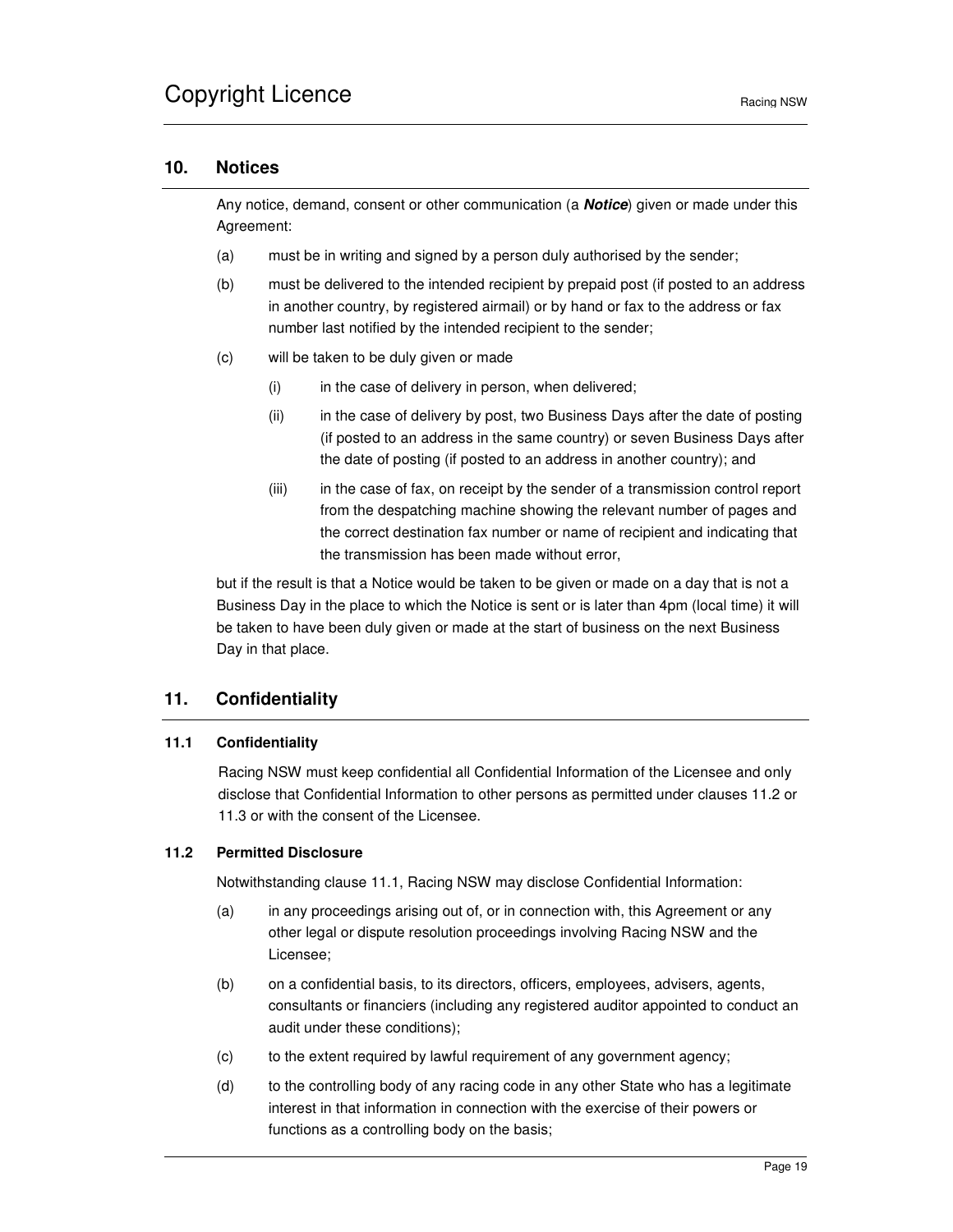- (e) as Racing NSW considers appropriate in the exercise of Racing NSW's statutory functions and powers under NSW legislation or the Rules of Racing, including in connection with an investigation or inquiry specified by Racing NSW; or
- (f) if required under any law, or administrative directive or the Rules of Racing.

## **11.3 Aggregated Data**

Notwithstanding anything in these conditions, Racing NSW may disclose aggregated information which includes Confidential Information provided that a reasonable person to whom the aggregated information is disclosed could not readily identify the Licensee's Confidential Information and attribute that Confidential Information to the Licensee.

# **12. Entire agreement**

This Agreement contains the entire agreement between the parties with respect to its subject matter. It sets out the only conduct relied on by the parties and supersedes all earlier conduct and prior agreements and understandings between the parties in connection with its subject matter.

# **13. Further assurances**

Each party agrees to do all things and execute all deeds, instruments, transfers or other documents as may be necessary or desirable to give full effect to the provisions of this Agreement and the transactions contemplated by it.

# **14. GST**

- (a) If GST is payable on a Taxable Supply made under, by reference to or in connection with this Agreement, the amount of GST payable in respect of that supply must be paid as additional Consideration. This clause does not apply to the extent that the Consideration for the supply is expressly stated to be GST inclusive.
- (b) Any reference in the calculation of any amount payable under this Agreement to a cost, expense or other liability incurred by a party must exclude the amount of any Input Tax Credit in relation to that cost, expense or other liability.
- (c) No additional amount is payable under paragraph (a) of this clause until the Recipient of the supply has received a Tax Invoice or Adjustment Note.
- (d) Terms with an initial capital letter which have a defined meaning in the  $A$  New Tax System (Goods and Services Tax) Act 1999 (**GST Act**) shall have that meaning in this clause except that Taxable Supply excludes the reference to section 84-5 of the GST Act.

# **15. Costs and stamp duty**

Each party must bear its own costs arising out of the negotiation, preparation and execution of this Agreement. All stamp duty (including fines, penalties and interest)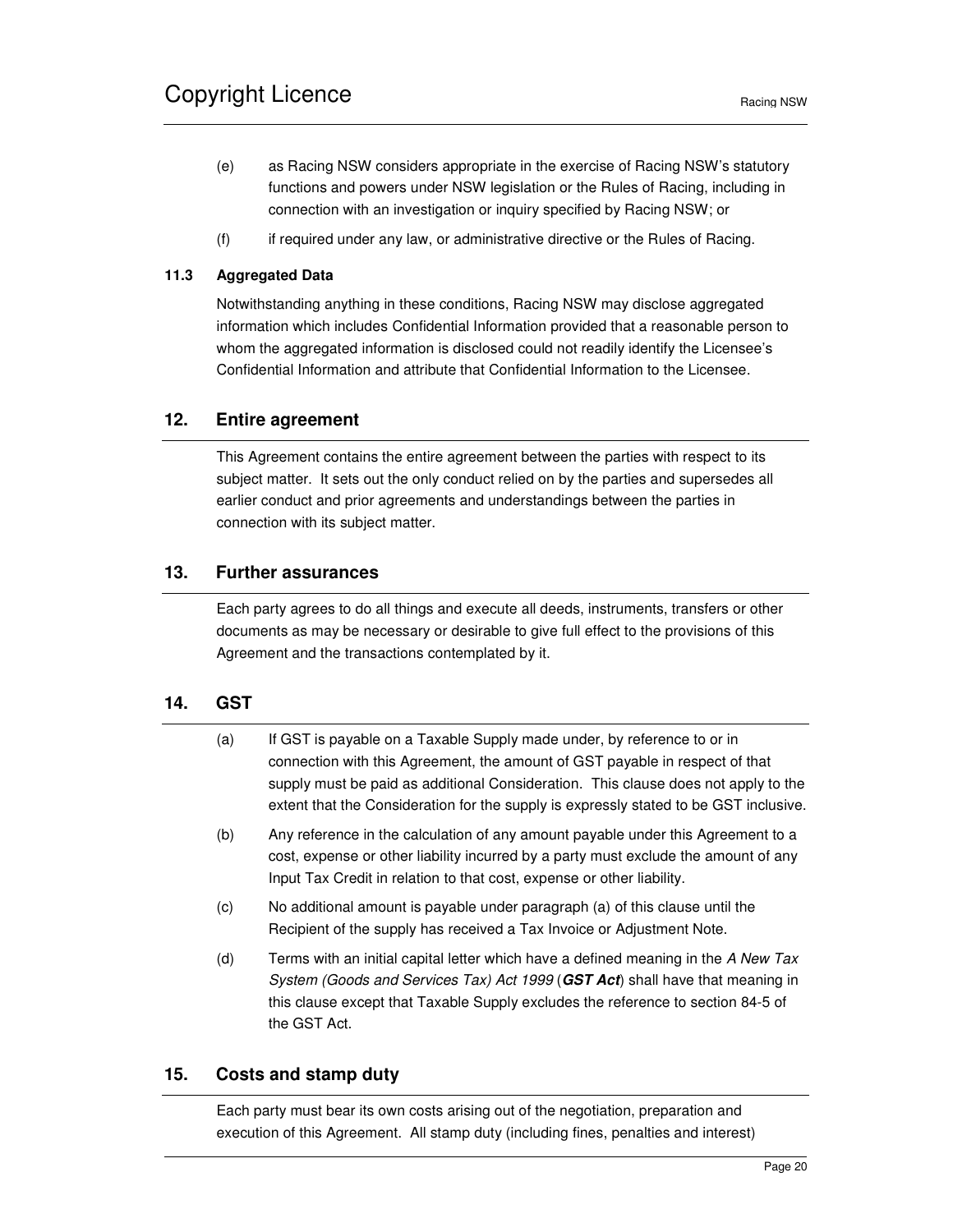payable on or in connection with this Agreement and any instrument executed under or any transaction evidenced by this Agreement must be borne by the Licensee.

# **16. Severability of provisions**

Any provision of this Agreement that is prohibited or unenforceable in any jurisdiction is ineffective as to that jurisdiction to the extent of that prohibition or unenforceability. That does not invalidate the remaining provisions of this Agreement nor affect the validity or enforceability of that provision in any other jurisdiction.

# **17. Counterparts**

This Agreement may be executed in any number of counterparts. All counterparts together will be taken to constitute one instrument.

# **18. Governing law and jurisdiction**

This Agreement is governed by the laws of New South Wales. Each party submits to the exclusive jurisdiction of courts exercising jurisdiction there, and waives any right to claim that those courts are an inconvenient forum.